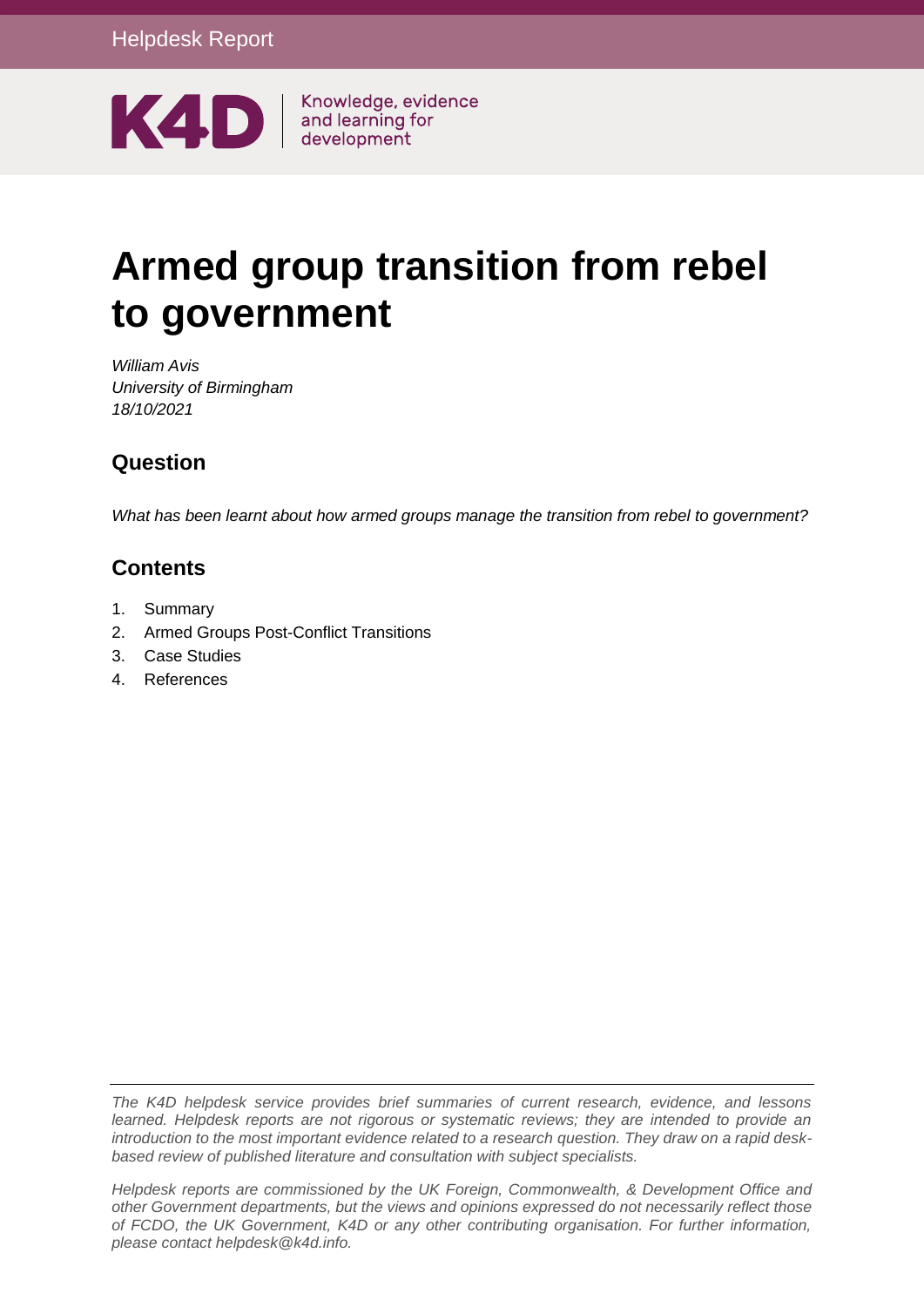# <span id="page-1-0"></span>**1. Summary**

Governments and political parties with an armed history are not unusual, yet how these groups function during and after the transition from conflict has largely been ignored by the existing literature. Many former armed groups have assumed power in a variety of contexts. Whilst this process is often associated with brokered peace agreements that encourage former combatants to transform into political parties, mobilise voters, and ultimately stand for elections, this is not always the case. What is less clearly understood is how war termination by insurgent victory shapes patterns of post-war politics. This rapid literature review collates available evidence of transitions made by armed groups to government. The literature collated presents a mixed picture, with transitions mediated by an array of contextual factors that are location and group specific. Case studies are drawn from a range of contexts where armed groups have assumed some influence over government (these include those via negotiated settlement, victory and in contexts of ongoing protracted conflict). The review provides a series of readings and case studies that are of use in understanding how armed groups may transition in "post-conflict" settings. Case studies are drawn from a range of contexts including Uganda, Ethiopia, Libya, Burundi, East Timor, Aceh, Colombia, Palestine, Lebanon, Mozambique, Angola and Rwanda.

The evidence suggests that in tracking how political legacies established during wartime can affect armed groups' approaches to politics after war, it is important to understand the multilayered relationships these actors establish during conflict. A successful insurgent armed group is simultaneously a political party, military organisation, and a business organisation, and this 'triple feature' is essential to understanding protracted armed conflict as well as transitions in the 'post-conflict' period. Commentators have asserted that the politics of war time (sometimes referred to as 'rebel politics') must address the same sets of challenges as more traditional forms of governance, except in a context where violence and predation are rewarded and consequently more pronounced.

A challenge identified in the literature is to identify the factors that explain how ex-combatants decide to mobilise and organise and how, when in a position to govern, they decide to relate to their former members. Moving beyond the instrumentalist notion of describing ex-combatants role in the governance of post-conflict societies, the relationship is not straightforward. As several studies show, demobilisation can be a complex process, as ex-combatants have high expectations of what their sacrifice and subsequent contribution to peace either via a settlement or victory will bring in the forms of rewards, elevated status and economic compensation. What is clear from the growing literature in this field is that both the legacies of armed group mobilisation as well as the nature of conflict endings (settlement versus victory) impact the transition process. Interlinked and crosscutting factors that influence transition may include:

- **Origins of the combatants:** The origins of political actors, often deeply affects their organisation, political culture, strategic behaviour and democratic capacity and participation in the (electoral) political game.
- **Experience of administration:** Insurgent groups engaged in protracted civil war often have direct experience administering liberated territory. When this is the case they may be more able to govern than others who lack this experience.
- **Interdependency between elites, combatants and civilian support networks:**  Wartime mobilisation can create strong and lasting ties of inter-dependency between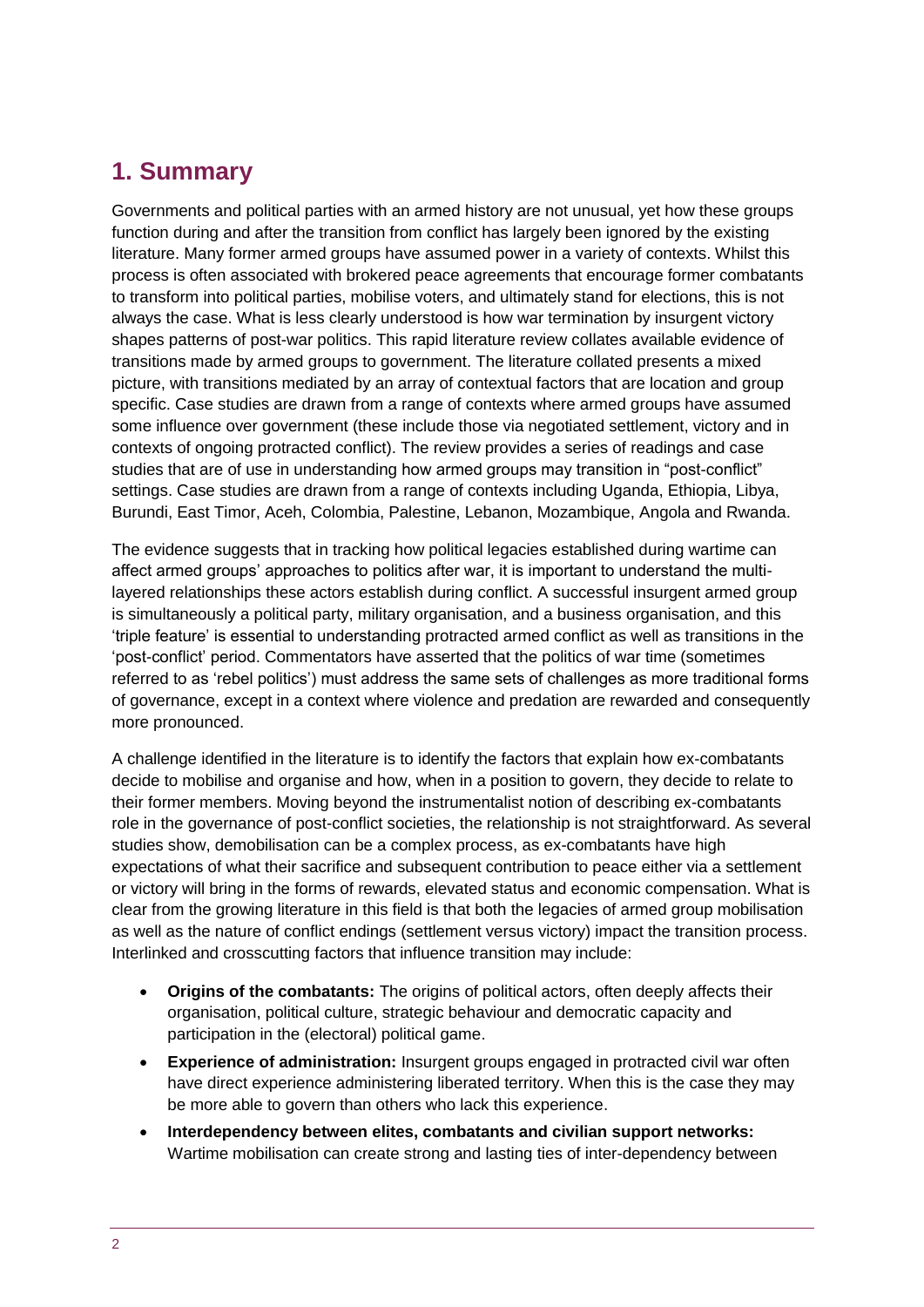leadership elites of the rebel group and ex-combatants and their civilian support networks – these interdependencies can both support and hinder transitions.

- **Strength of networks of (former combatants):** Similarly**,** another area of concern is the strength of networks of former combatants. Peacebuilding and reintegration policies often try to break such networks and disconnect individuals from each other. How important these networks are for the functioning of these groups in post-conflict settings requires further investigation.
- **Wartime legacies:** An important factor shaping the rebel-to-political transition of armed movements in post-conflict settings pertains to the political identity these groups develop in wartime. This political identity is itself a multi-dimensional concept shaped not only by the political ideology, practices and institutions established by the rebel organisation, but also by the relationship with the state and its political institutions.
- **Nature of war termination:** The existing literature on the links between different types of war termination and post-war politics has inconsistent findings. Some authors suggest victory can lead to democratisation, others challenge this finding.
- **Initial legitimacy from victory**: Victorious rebels are more likely to derive legitimacy from defeating the old order and ending the violence.
- **Power consolidation rather than power-sharing**: victorious insurgents often focus on consolidating and expanding their political power, incorporating new constituencies, and building upon their pre-existing wartime structures of command and control.

# <span id="page-2-0"></span>**2. Armed Groups Post-Conflict Transitions**

Governments and political parties with an armed history are not unusual, yet how these groups function during and after the transition from conflict has largely been ignored in the existent literature (Sindre & Söderström, 2016). Sindre and Söderström (2016) continue that in recent decades, many former armed groups have assumed power in a variety of contexts. Whilst this process is often associated with brokered peace agreements that encourage former combatants to transform into political parties, mobilise voters, and ultimately stand for elections, this is not always the case. What is less clearly understood is how war termination by insurgent victory shapes patterns of post-war politics. While the percentage of civil wars that end in negotiations grew dramatically after the end of the Cold War, overall in the period between 1940-2000, a significant percentage (40%) still ended in victory (Toft, 2010: 6). In turn, Söderberg, Kovacs and Svensson (2012) argue that armed conflicts are increasingly ending in situations where rebels are labelled as terrorists with whom negotiations are presumed to be impossible. Questions that emerge from the literature regarding non-state actors and their role in post-conflict governance include (Lyons 2016a; 2016; Sindre & Söderström; 2016):

- Does the culture of non-state armed groups change over time?
- What allows or determines whether parties to conflict break patterns of behaviour that delivered victory and adopt more democratic internal workings or not?
- Does the nature of the conflict matter (Lyons 2016)?
- Does the nature of conflict-ending matter (Lyons 2016a)?
- Do insurgent victories produce less inclusive and more authoritarian governance mechanisms than those emerging from negotiated settlements?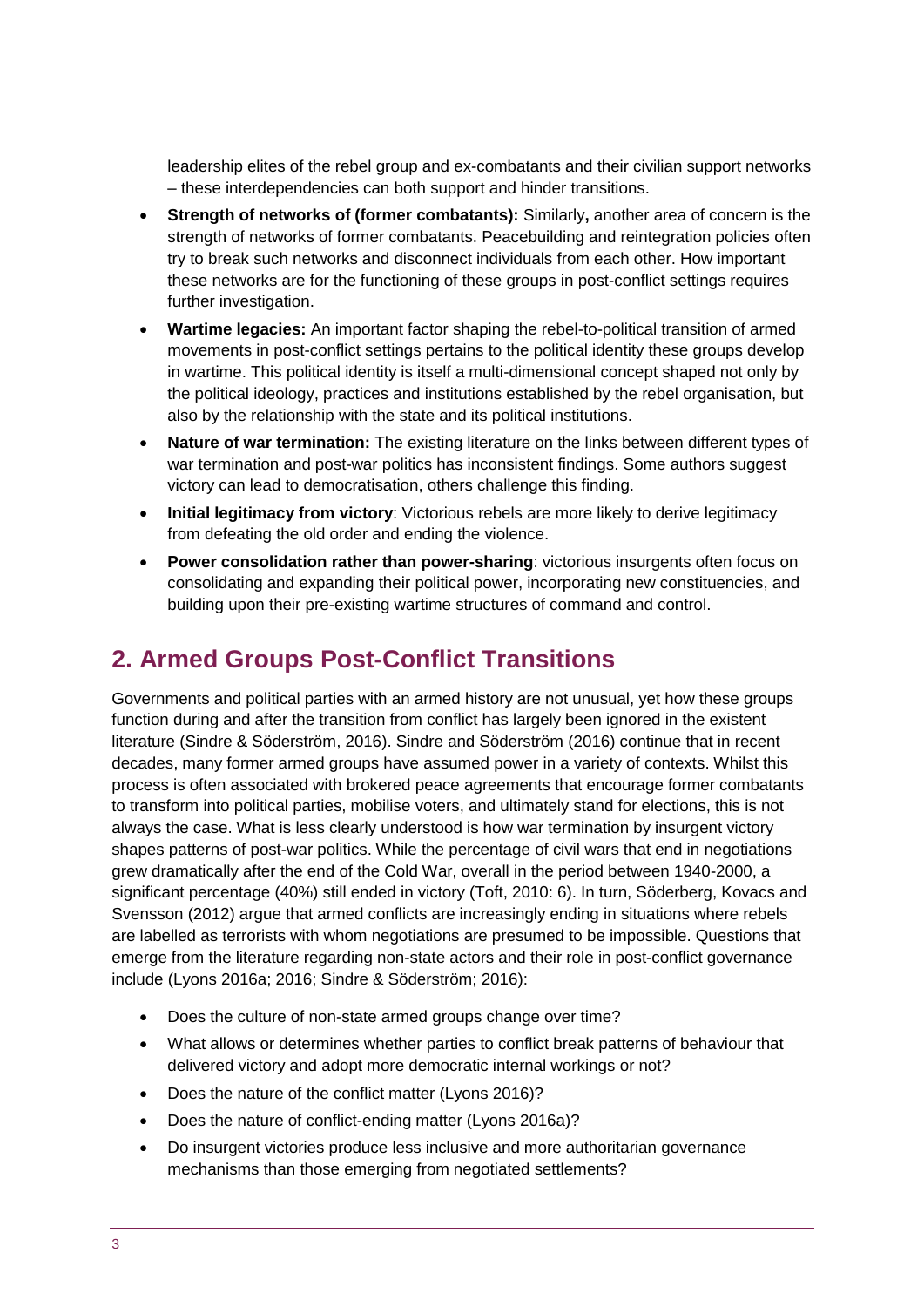What influence does the foundational ideology or political aspirations of armed movements have on transitions?

Armed groups are thus not only the central protagonists of contemporary war-making; but they are also increasingly shaping both wartime and peacetime political orders (Harbom et al. 2006).

In tracking how wartime political legacies during conflict can affect armed groups' approaches to politics after war, it is important to understand the multi-layered relationships established during conflict with the state and its political institutions. As Staniland (2012) comments, the relationship between an armed group and the government of the state from which they operate can vary from one of open conflict and confrontation, to one of sporadic clashes and latent conflict, to de facto détente and forced yet separate co-existence, to fully fledged cooperation or mutual dependence or shared sovereignty (with or without conflict) (Staniland, 2012).

Adding further complexity, analysing the state-rebel political interactions requires a better understanding of the dense network of relations these groups establish with their environment in providing social services and governance. Unsurprisingly, these governance networks can have an impact on the armed group's role and status both in wartime as well as in a post-conflict setting (Börzel, 2010).

Elaborating on this point, Collier et al. (2003), have noted that a successful insurgent armed group is simultaneously a political party, military organisation, and a business organisation and that this 'triple feature' is essential to understanding protracted armed conflict (Collier et al., 2003: 56). Numerous authors have asserted that the politics of war time (sometimes referred to as 'rebel politics') must address the same sets of challenges as more traditional forms of governance, except in a context where violence and predation are rewarded and consequently more pronounced. In this formulation, civil war is a form of contentious politics that requires a particular type of organisation, the insurgent group (Collier et al., 2003).

Political organisations in the context of civil wars thus respond to a specific set of incentives and opportunities. The presence of protracted violence and the breakdown of the state's monopoly on the use of force lead to specific forms of governance. Governance in the form of norms, expectations, and patterns of behaviour shape perceptions of what is politically possible and creates the context in which strategies are considered and adopted (Sindre & Söderström, 2016).

Further to this, protracted civil wars require institutions with highly developed capacities and structures to mobilise supporters and provision armed forces. Civil wars may be initiated by grievance or frustration or greed but to become protracted and sustained for decades requires institutions that respond to the incentives and opportunities of violence, mobilise and coordinate large numbers of fighters and supporters, and overcome the collective action problem (Lyons, 2016). Civil wars produce wartime governance and wartime institutions and this context in turn reinforces strategies of violence and political actors that are able to manage the risks and seize the opportunities of war (Sindre & Söderström, 2016).

Following on from the above, as Sindre & Söderström (2016) comment, the challenge is to identify the factors that explain how ex-combatants decide to mobilise and organise and how, when in a position to govern, they decide to relate to their former members. Moving beyond a mere description of ex-combatants role in the governance of post-conflict societies, the relationship is not straightforward. As several studies show, demobilisation can be a complex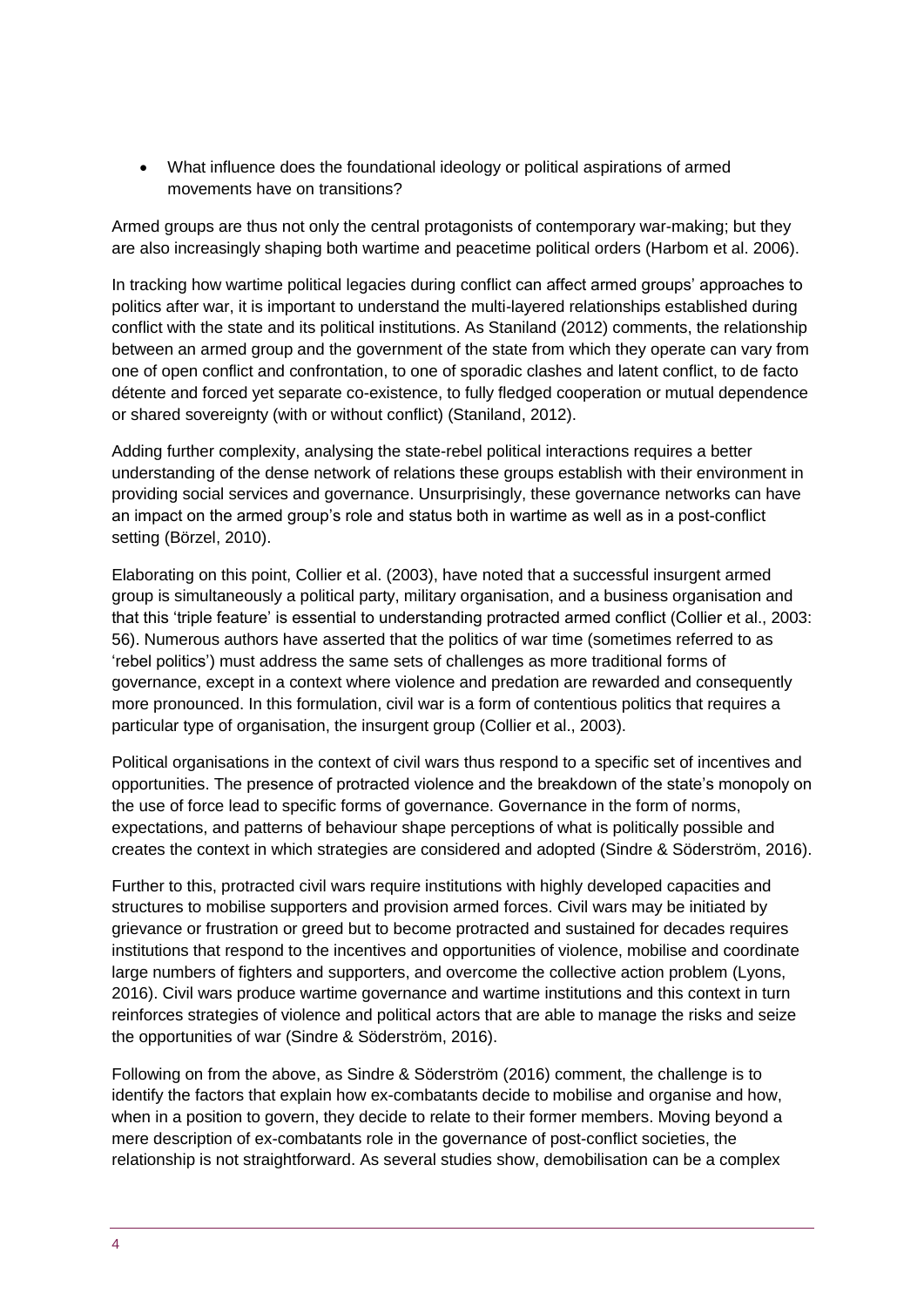process, when a group has high expectations of what their sacrifice and subsequent contribution to peace either via a settlement or victory will bring in the forms of rewards, elevated status and economic compensation. What is clear from the growing literature in this field is that both the legacies of armed group mobilisation as well as the nature of conflict endings (settlement versus victory) impact the transition process – a number of factors that influence this transition are briefly explored below.

# **Origins of the combatants**

The origins of political actors, often deeply affect their organisation, political culture, strategic behaviour and democratic capacity and participation in the (electoral) political game (Lyons, 2016; 2016a; 2016b).

### **Experience of administration**

Insurgent groups engaged in protracted civil war often have direct experience administering liberated territory (Lyons, 2016). In this way rebels, and particularly victorious rebels, have experience in performing functions of political administration. During civil war, military structures play roles that political parties are expected to play in peacetime. Victorious insurgent groups often carry these models and precedents of military governance into the post-war political arena (Wittig, 2016; Sindrea, 2016). The necessity to administer newly acquired territory provides incentives to develop cadres with skills to mobilise civilians under the difficult circumstances of violence and insecurity with the goal of supporting a military strategy. The institutions established by the insurgent organisations in liberated territory are designed in ways to facilitate recruitment, allow access to recruitment, and to monitor for the penetration of countervailing sources of authority (Arjona, 2014). In some cases, insurgent groups do more than control violence but seek to provide some level of public goods – what has been referred to by Arjona (2014) as a 'rebelocracy'. These precedents shape post-war governance as successful military administrators are converted (at least formally) into peacetime governors.

# **Interdependency between elites, combatants and civilian support networks**

Wartime mobilisation can create strong and lasting ties of inter-dependency between leadership of the rebel group and ex-combatants and civilian support networks. Putting emphasis on the degree of institutionalisation, Sindre (2016) demonstrates the saliency of path dependency between wartime organisational structure and the degree and mode of inclusion of excombatants in decision making post-conflict. Although organised according to strict hierarchical command structures, in matters concerning governance, midlevel regional commanders may retain a significant amount of autonomy. Such organisational trajectories have direct impact on leader–member relationships when rebel groups reorganise as governing power.

As rebel groups transform in the post-conflict period, one might also expect a transformation of these incentives. Here, it is useful to relate the organisational and mobilisational legacies of the armed movement, in particular:

- How were members mobilised and integrated into the group during war?
- To what extent are the rebel group's wartime organisational characteristics?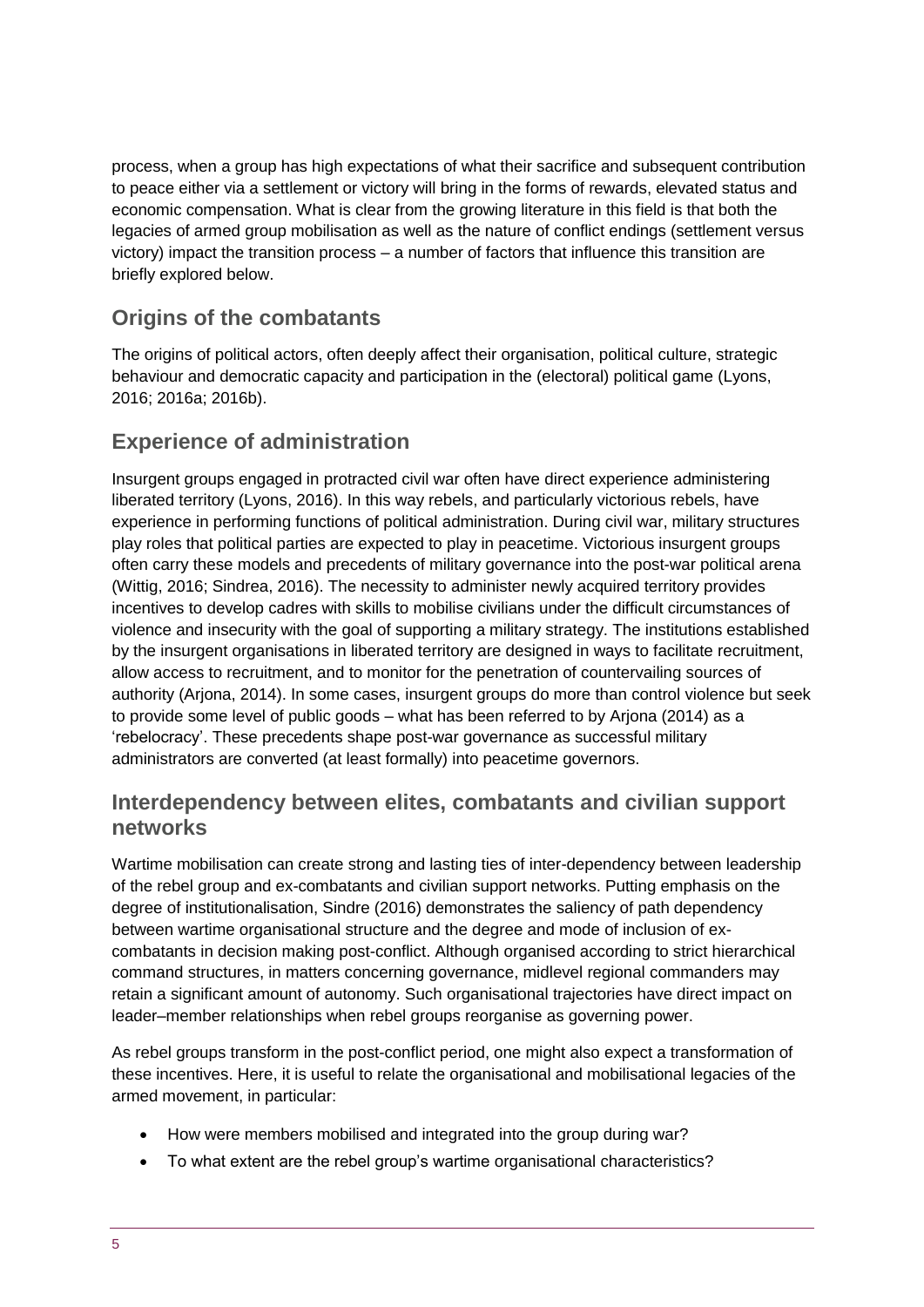Were the group's mobilisational strategies an asset, or not?

Analyses of rebel group mobilisation have highlighted the significance of mobilisational incentives that rebel groups rely on to build coherent organisations during war, distinguishing between selective, market-based incentives or ideational incentives (Weinstein 2007).

In general, it is expected that groups that rely on ideology also have more loyal and committed supporters, while those that also depend on providing selective incentives, primarily material goods, need to continue to provide such provisions in order to retain their loyalty (Weinstein 2007). The pressures of protracted conflict forge relationships based on interdependence if not trust among leaders and between leaders and the rank and file. How these interdependencies evolve over short-, medium- and long-term time frames is subject to much debate and influenced by contextual factors.

# **Strength of networks of (former combatants)**

Another area of concern is the strength of networks of former combatants. Peacebuilding and reintegration policies often try to break such networks and disconnect individuals from each other. How important these networks are for the functioning of these groups in post-conflict settings requires further investigation e.g. in the case of Colombia (Söderström, 2016).

# **Wartime legacies**

An important factor shaping the rebel-to-political transition of armed movements in post-conflict settings pertains to the political identity these groups develop in wartime. This political identity is itself a multi-dimensional concept shaped not only by the political ideology, practices and institutions established by the rebel organisation, but also by the relationship with the state and its political institutions. Far from functioning in a vacuum or isolated, rebel groups, especially when operating as alternative providers of governance, build multi-layered networks of relations with the state, the pre-existing traditional institutions of society as well as with other domestic and international political actors (Berti, 2016).

The legacies of how insurgents organise themselves as proto-parties during the time of armed struggle shape how post-war parties and political order are structured. According to Lyons (2016) rebels that won after sustained conflicts fought in confined territories with experience in wartime administration of liberated territory transformed into strong authoritarian ruling parties. These transformations succeeded in ending the wars and creating stability but did little to advance democratisation. In Uganda, there was a period of 'no-party' democracy 1990s and in Ethiopia there were a series of non-competitive elections that resulted in the ruling party winning by majorities of over 90%. Each regarded dissent as illegitimate and used state power to repress local media and civil society (Lyons 2016).

In other cases, insurgents that replaced incumbent regimes after very short wars fought over broad territory with significant help from external powers resulted in post-war parties that lacked coherent leadership or experience in governing e.g. Libya. These transformations succeeded in replacing brutal incumbents like Mobutu and Qaddafi but failed to sustain the peace or even consolidate control over the state's territory.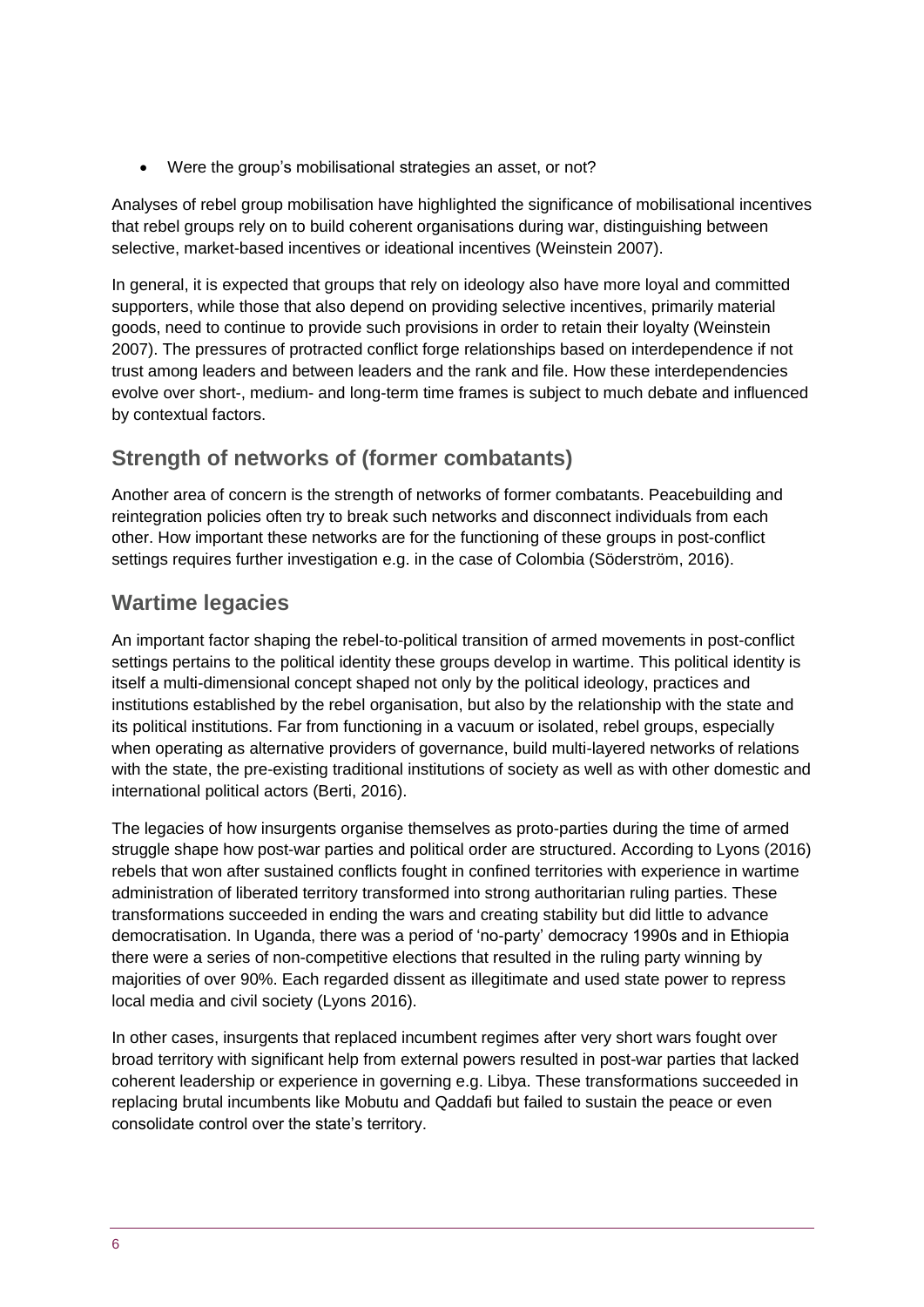# **Nature of war termination**

The existing literature on the links between different types of war termination and post-war politics has inconsistent findings:

- Toft (2010) argues that civil wars that end in rebel victory are more inclined to produce democratic outcomes. This is because victorious insurgents have both the military capability to penalise spoilers and the incentives to govern justly in order to gain legitimacy from domestic constituencies and the international community. Toft (2010: 60) argues that a 'victor's peace' will lead to stronger institutions which in turn lead to 'a more stable, and perhaps more democratic, system of government.'
- Fortna and Huang (2012), however, found little support in the quantitative data for the hypothesis that military victories – including insurgent victories – improve the prospects for democratisation. Lyons (2016) argues that the legacies of the war and dynamics of the war-to-peace process following rebel victory make authoritarian regimes more likely.
- Söderberg Kovacs and Svenson (2012) also critique Tofts' (2010) position commenting that conflict resolution represents a peaceful way of managing and resolving armed conflicts. This is in sharp contrast to war termination strategies aiming for military victory where the use of force is the main tool used to accomplish peace. Negotiated settlements are seen to lead to more stable and durable peace than military victories.

### **Ideology versus material interests**

Another concern often raised about helping armed groups transform into political parties relates to their lack of politics (Sindre & Söderström, 2016). As many armed groups are seen to be driven by other things (material gain for example) than legitimate political claims and visions, concerns are raised about whether they will contribute with a serious political agenda when they enter electoral politics. Della Porta's (2013) comparative work on clandestine political violence emphasises the specific nature of solidarity that arises from underground politics. Clandestine organisations tend to be particularly centralised, hierarchical, and compartmentalised and become more so as repression and violence escalate. A coterie of linked leaders and high levels of solidarity forged in wartime facilitate the transition from a rebel movement to a strong authoritarian political party.

In general, it is expected that groups that rely on ideology also have more loyal and committed supporters, while those that also depend on providing selective incentives, primarily material goods, need to continue to provide such provisions in order to retain their loyalty (Weinstein 2007).

# **Initial legitimacy from victory**

Victorious rebels are more likely to derive legitimacy from defeating the old order and ending the violence. Rebels who fight to stalemate and accept negotiations can claim a role in forcing a transition, but those claims are more ambivalent and contingent than claims of unilateral victory. According to Lyons (2016b), war-weary publics often appreciate parties that can credibly promise security, and there is some survey evidence to show that exposure to protracted conflict leads a population to be more willing to accept authoritarian leaders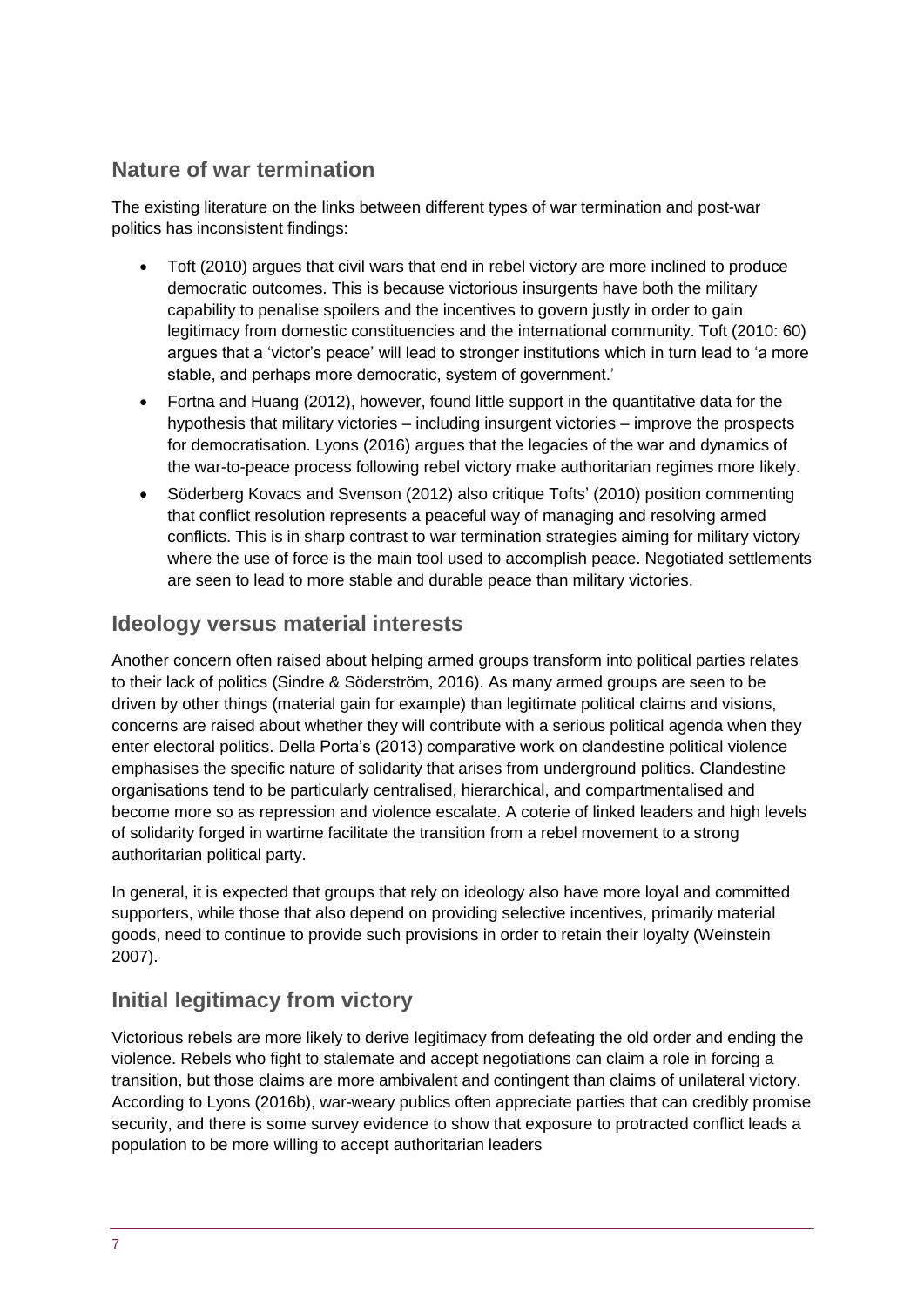# **Power consolidation rather than power sharing**

Lyons (2016b) comments that in contrast to cases of negotiated settlements, vanquished incumbents are not likely to play important post-conflict roles in cases of insurgent victory. Rather than struggling with power-sharing or the integration of rebel forces into the national military, victorious insurgents can focus on consolidating and expanding their political power, incorporating new constituencies, and building upon their pre-existing wartime structures of command and control.

# **3. Victorious rebels and post-war politics**

#### **Lyons, T. (2016). Victorious rebels and postwar politics. Civil Wars. Volume 18. <https://doi.org/10.1080/13698249.2016.1205562>**

This paper examines cases of rebel victories in civil wars in Africa and traces the links between war duration, the extent of external intervention, and whether or not the war was fought in a compact area with the nature of the post-war political parties. It argues that protracted wars in confined territory with little external assistance have different organisational legacies than quick wars fought over expansive territory with significant international involvement. This paper argues that there are two models of post-war politics following insurgent victory.

- The first sees battle-hardened insurgents transform into strong, authoritarian parties that dominated post-war politics (e.g. Uganda and Ethiopia).
- The second is characterised by international intervention that significantly undermined the incumbent and that saw 'accidental victors' struggle to consolidate power and overcome rivals (e.g. Libya).

Lyons (2016) comments that in some cases, notably Uganda and Ethiopia, prolonged civil wars fought in relatively compact areas and without significant external involvement created rebels with strong, coherent leadership and experiences in administering liberated territory. These legacies then supported the transformation of the victorious insurgents into the strong authoritarian ruling parties.

While strong coherent rebel movements are more likely to win civil wars, in a number of cases disorganised insurgent groups have replaced incumbent regimes, often with significant external assistance. In the Democratic Republic of Congo (DRC) and Libya, for example, short wars fought over large areas with significant international involvement resulted in weak, deeply divided insurgent movements that took control of the capital as the incumbent regime collapsed. These victorious rebels lacked the time and opportunity to build coherent leadership and experience in wartime administration.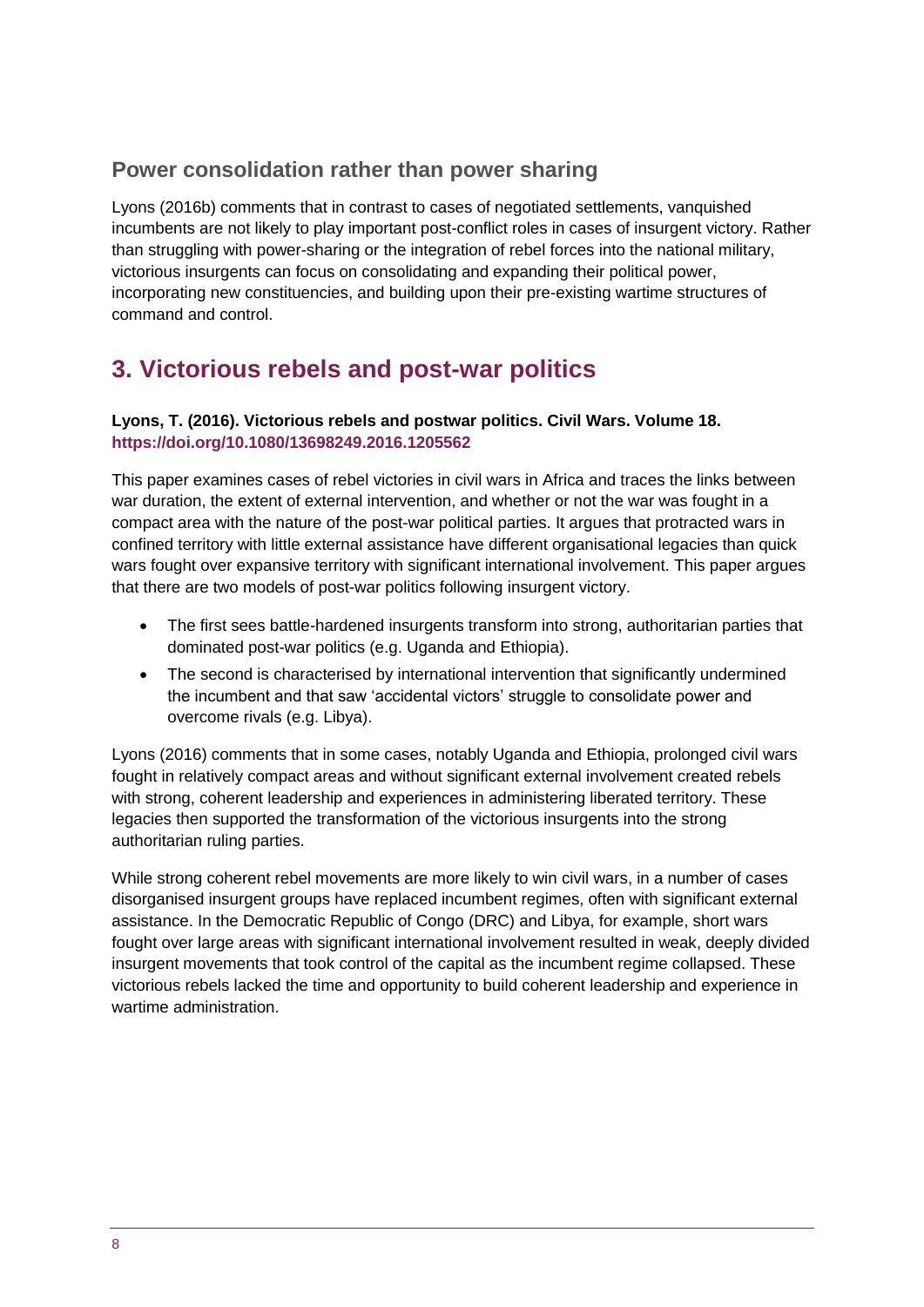# **Hybrid Political Orders**

**Anten, L. et al. (2012). The Political Economy of State-building in Situations of Fragility and Conflict: from Analysis to Strategy. Clingendael Institute. [https://www.clingendael.org/sites/default/files/pdfs/20120100\\_cru\\_political\\_economy.pdf](https://www.clingendael.org/sites/default/files/pdfs/20120100_cru_political_economy.pdf)**

According to the authors of this paper, the concept of hybridity is useful in bringing to the surface two key elements of governance:

- historically embedded disconnects between formal and informal institutions, and
- geographical areas that have been historically outside of state control.

In the DRC for example, the district of Ituri has been considered an ineffectual hybrid order, where large areas have consistently remained outside state control. The insecurity generated by violent conflict has led the population to rely on customary leaders for governance. The central state has supported recognition of those leaders through their position as collectivité chiefs. However, the informality characterising these sub-national entities has generated confusion, tensions and grey areas, with different ethnic groups contesting the boundaries of the chiefs' jurisdiction. The powers of these chiefs have been challenged, as they do not always translate into effective government services.

The authors continue that political hybridity assumes different connotations in the Guatemalan context. Here, it characterises the emergence of a new sort of state, in which intense transactions between officials, operating with private interests, and non-state parties, representing group interests, have become the dominant modus operandi. The lines between legitimate and criminal behaviour have been blurred, and the resulting 'informal accumulation of power' threatens efforts at state-building.

Another example used is that of Pakistan where the remoteness of certain areas has led to the establishment of localised traditional forms of governance. The absence of state institutions and the established presence of parallel structures and mechanisms negotiating access to and control of power at the local level created the ideal conditions for the emergence of hybrid institutional contexts. In the above examples, non-state institutions have carved out an operational space that is considered legitimate and effective, if only because the state has been perceived as either repressive or an absconding entity.

Another conclusion drawn from the examples above is that, where informal rules dominate governance, levels of institutionalisation are generally low, and people have little trust in formal institutions, in turn undermining the possibility of achieving political reform through institutional redesign.

# <span id="page-8-0"></span>**4. Case Studies**

#### **Rwanda**

**Lyons, T. (2016b). The Importance of Winning: Victorious Insurgent Groups and Authoritarian Politics. Comparative Politics. Vol. 48, No. 2.**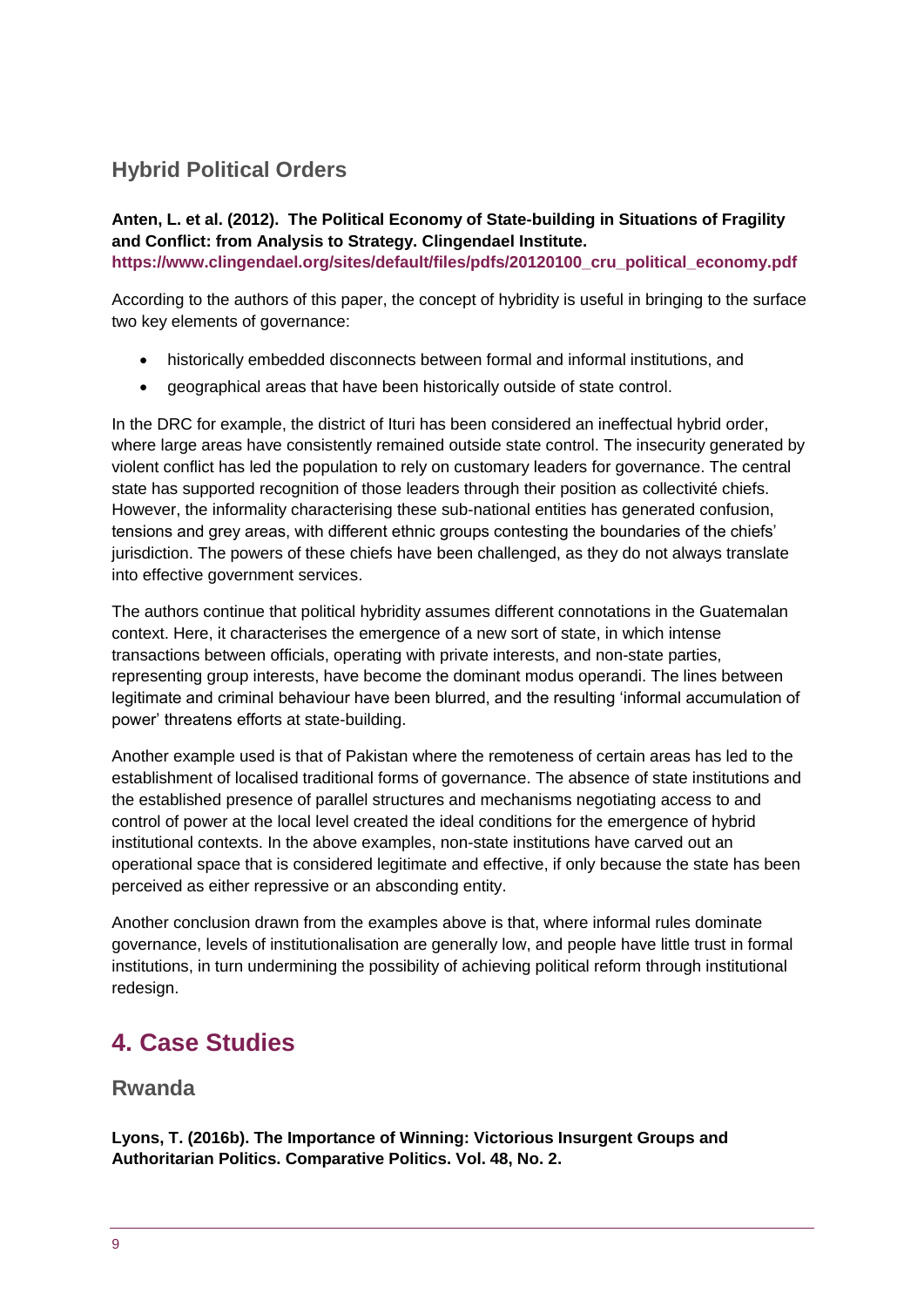#### **[https://www.jstor.org/stable/pdf/24886171.pdf?refreqid=excelsior%3Afb5a563cbf28d170cc](https://www.jstor.org/stable/pdf/24886171.pdf?refreqid=excelsior%3Afb5a563cbf28d170cc73bc01067adcc1) [73bc01067adcc1](https://www.jstor.org/stable/pdf/24886171.pdf?refreqid=excelsior%3Afb5a563cbf28d170cc73bc01067adcc1)**

This article argues that legacies of war and the imperatives of war-to-peace transitions following victory explain how victorious insurgent movements become strong authoritarian parties. It uses this mechanism to trace the process of transition in the cases of Uganda, Ethiopia (Lyons' views on these countries are presented in a following paper), and Rwanda.

Victorious rebellion and post-war authoritarian order are linked by a mechanism that includes the legacies of the war and the distinct imperatives of power consolidation after victory. Rather than building the conditions for more democratic regimes, path dependency will lead victorious insurgents to act as they did during the war and seize opportunities during the war-to-peace transition to consolidate their power. The mechanism that links war termination by rebel victory to a post-war political system dominated by a strong authoritarian party therefore consists of two main components:

- the legacies of the war that create path dependencies and;
- the specific dynamics of transitions following victory that create opportunities for power consolidation.

Lyons argues that four mechanisms link victorious rebels to strong authoritarian parties. Two link legacies of war with powerful military institutions' ability to re-create themselves as powerful political institutions.

- 1) the levels of solidarity and leadership coherence characteristic of successful insurgent groups; and
- 2) the precedents and organisational structures developed during wartime governance of liberated territory.

The third and fourth are processes that are inherent to the war-to-peace transition following rebel victory. These are

- 3) post-war legitimacy derived from military victory—"we rule because we won!"; and
- 4) the use of transitional processes, such as post-conflict elections, transitional justice, and demobilisation, as instruments of power consolidation.

The Rwandan Patriotic Front (RPF) has governed since it expelled the génocidaires in 1994 with the RPF evolving into a post-insurgent party defined by its strength and authoritarian nature. It is a mass-mobilising party with deep penetration into the countryside, not a narrowly based military or personalistic regime. It has won a series of largely uncompetitive elections since seizing power and has used the power of incumbency to intimidate opposition and limit political space. Paul Kagame, served as both leader of the insurgent movements and as post-war leader of ruling party and head of state.

**Coherent leadership and solidarity**: The RPF began with an already established set of seasoned military leaders who had fought together in Uganda. Rwigyema rose to deputy commander of the NRA before becoming commander of the RPA and Kagame served as head of military intelligence and was in the United States receiving training as an officer of the NRA when the civil war broke out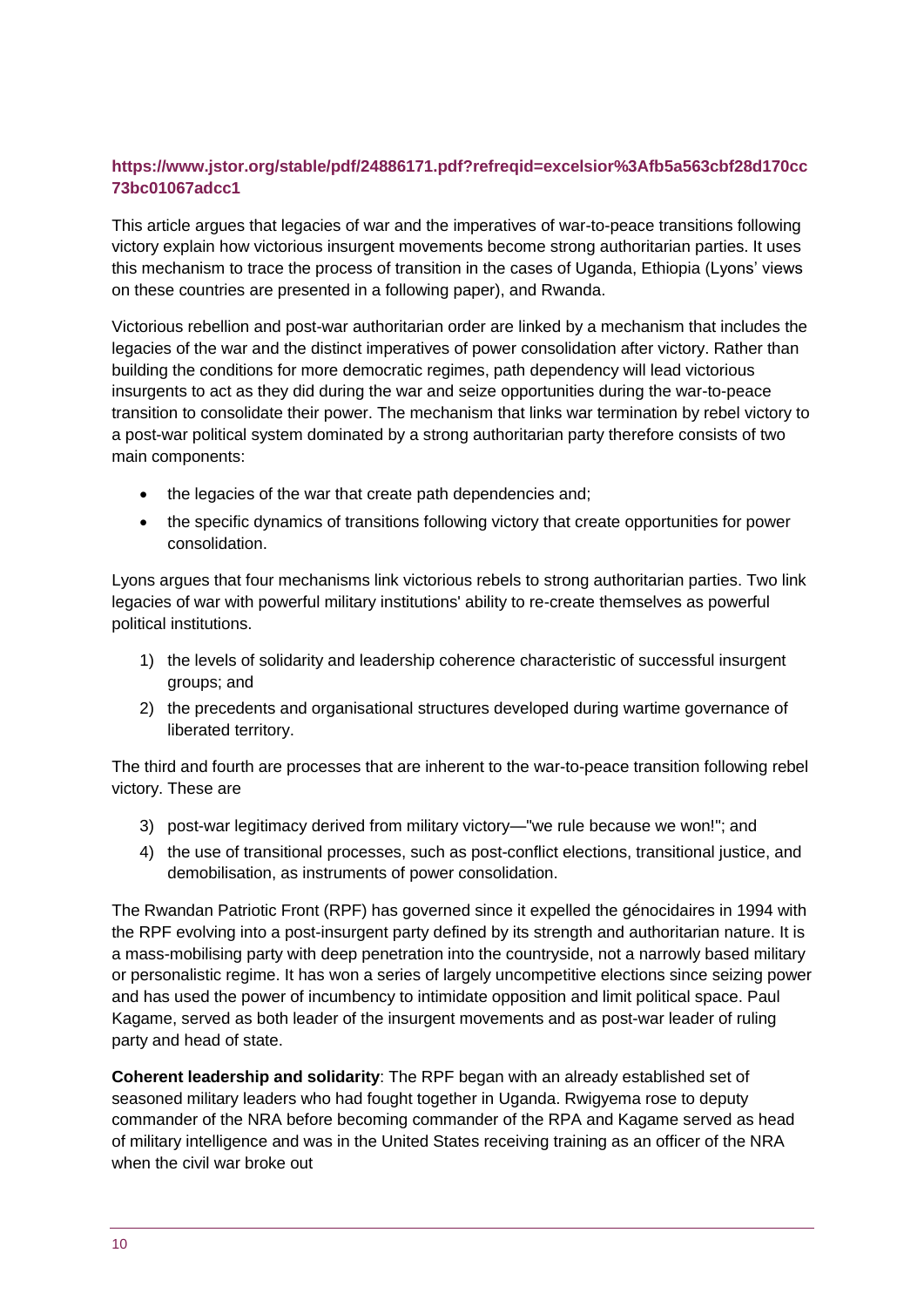**Wartime governance**: The RPF planned and organised its invasion of Rwanda for three years prior to crossing the border and anticipated a protracted civil war similar to the one many of them had experienced in Uganda. The RPF occupied a liberated zone along Rwanda's border with Uganda but did not control significant territory until 1993. The Rwandans had significant wartime experience fighting within the NRA in Uganda. Kagame headed the NRA's military intelligence, providing him with valuable experience in maintaining discipline and detecting defection. Refugee camps and the large Rwandan population within the diaspora provided additional opportunities to develop skills and institutions to manage civilians in support of the military campaign.

**Post-conflict elections**: A significant challenge faced by the RPF upon seizing power was that key national constituencies played little or no role in their respective insurgent movements. The civil wars had specific regional and ethnic concentrations, and many residents remained outside of the zones of violence. The winning rebels therefore needed to build institutional links to communities less directly involved in the armed struggle in order to govern as a national party.

The Tutsi-dominated RPF initially reached out to "moderate Hutus" so that it could position itself as a national party. By creating state-wide political parties, rebel movements with specific regional and ethnic origins could create new institutions that could claim to represent the whole of the population. Post-conflict elections provided the context for such institutional transformation. Elections following rebel victory, therefore, have little to do with determining who will rule, but rather perform key functions in power consolidation and in the creation of strong authoritarian parties. These polls are typically non-competitive.

# **Uganda, Ethiopia and Libya**

**Lyons, T. (2016). Victorious rebels and postwar politics. Civil Wars. Volume 18. <https://doi.org/10.1080/13698249.2016.1205562>**

#### **Uganda**

The Ugandan Bush War, also known as the Luwero War, the Ugandan Civil War or the Resistance War, was a civil war fought in Uganda by the official Ugandan government and its armed wing, the Uganda National Liberation Army (UNLA), against a number of rebel groups, most importantly the National Resistance Army (NRA), from 1980 to 1986.

Lyons (2016) notes that the NRA organised the population in areas it controlled during the war through 'Resistance Committees' (RCs). The rebels 'generally' treated civilians in liberated territory well and the RCs were in some measure a form of village democracy reflecting local opinion and grievances. When military conditions contradicted local democracy, the NRA put military survival ahead of civilian protection. The RCs were a product of wartime conditions.

The models developed by the NRA to administer liberated territory became the basis for the NRA's local political structures after the war ended. When the NRA seized power in 1985, RCs were well established in western Uganda, where the rebels controlled territory, and were put in place elsewhere.

#### **Ethiopia**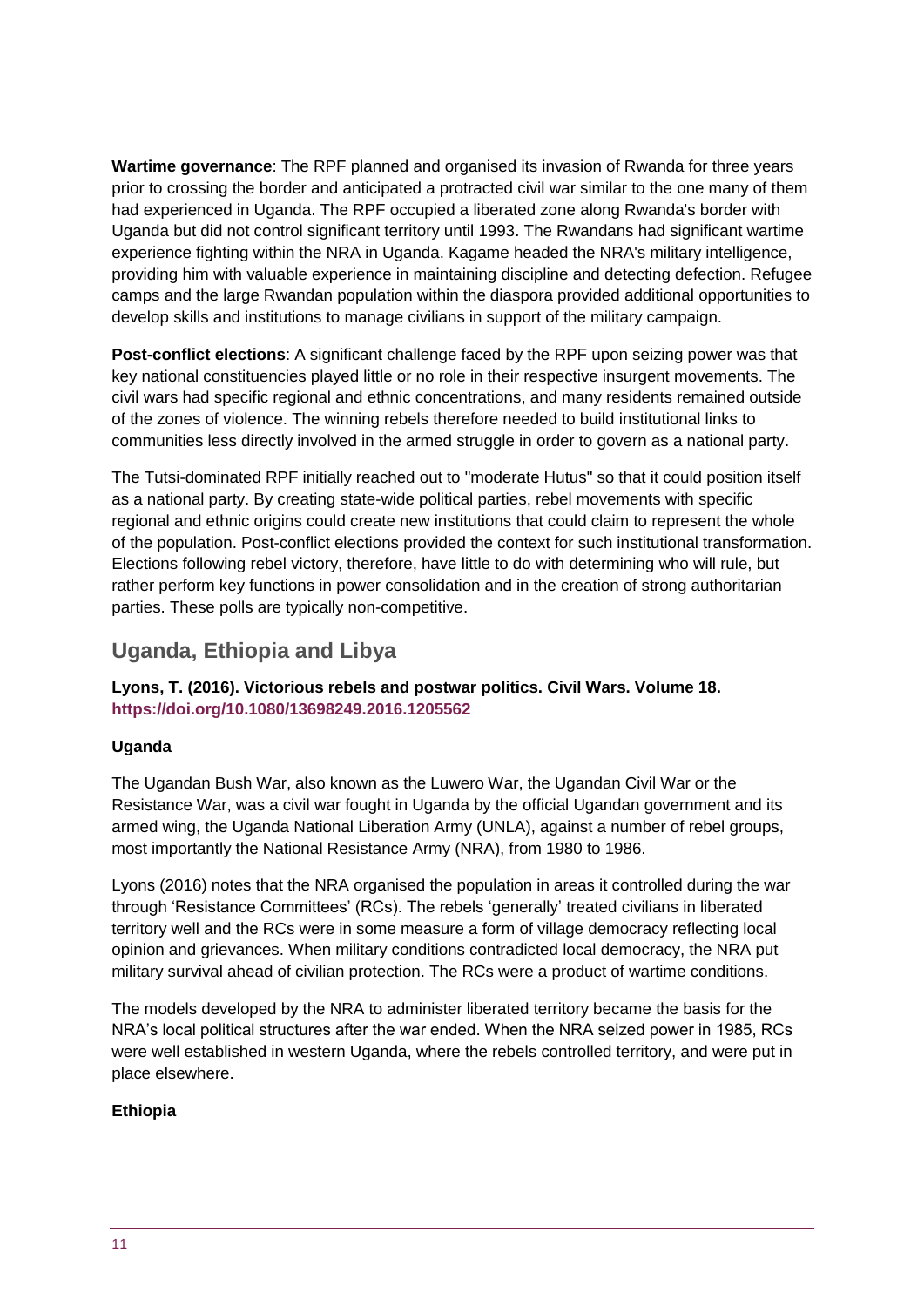Ethiopian Civil War was a civil war in Ethiopia and Eritrea, fought between the Ethiopian military junta communist governments and Ethio-Eritrean anti-government rebels from September 1974 to June 1991.

In northern Ethiopia, the Tigray People's Liberation Front (TPLF) saw itself as an army that would win by forging relationships with the people of Tigray. Following the Maoist model, the rebels deployed political cadres with its military units to insure discipline and organise regular selfcriticism sessions known as *gimgema*. The rebels created local councils known as baito ('peoples' council') to administer liberated zones. The baito provided a mechanism for top-down wartime governance and served to implement the TPLF's war policies.

During the mid-1980s famine, the Front had the capacity and local legitimacy to organise a movement of the population from Tigray to TPLF-controlled camps in Sudan. The movement had its own humanitarian wing, the Relief Society of Tigray (REST) that coordinated relief operations with international assistance, and the Tigray Development Association that raised significant resources in the diaspora. The insurgents played other state-like diplomatic roles, including having extensive (and often contentious) relationships with neighbouring insurgents in Eritrea as well as a range of international actors and organisations. The TPLF overthrew the dictatorship of the People's Democratic Republic of Ethiopia (PDRE) and established a new government in 1991 that ruled Ethiopia until it was ousted from power in the federal government in 2018.

#### **Libya**

The Second Libyan Civil War was a multi-sided civil war that lasted from 2014 to 2020 fought between different armed groups, mainly the House of Representatives and the Government of National Accord.

In Libya, after NATO air support prevented the rapid defeat of the opposition, the country became divided into an opposition controlled east and areas around Tripoli that remained under Qaddafi's control. Different armed actors seized control of different zones with no overarching political structure. Misrata's revolutionary brigades became particularly influential after withstanding a siege and the Zintan Military Council created an effective armed force based on Bedouin groups from the South. This decentralised war lacked an overarching organisational structure and the rebels struggled to establish a functioning government. Crosscutting microdynamics, local militias that controlled neighbourhoods, transnational Islamist networks and actors seeking to control key trade routes competed in a series of bloody, parochial conflicts.

#### **Burundi**

**Wittig, K. (2016). Politics in the shadow of the gun: revisiting the literature on 'Rebel-to-Party Transformations' through the case of Burundi, Civil Wars, 18:2. <https://doi.org/10.1080/13698249.2016.1205561>**

The Burundian Civil War lasted from 1993 to 2005. The civil war was the result of longstanding ethnic divisions between the Hutu and the Tutsi ethnic groups. The conflict began following the first multi-party elections in the country since its independence from Belgium in 1962, and is seen as formally ending with the swearing-in of President Nkurunziza in 2005.

Burundi was long cited as a 'success story' for international liberal peacebuilding efforts by policymakers, diplomats, and academics alike. However, the enthusiasm for the country's post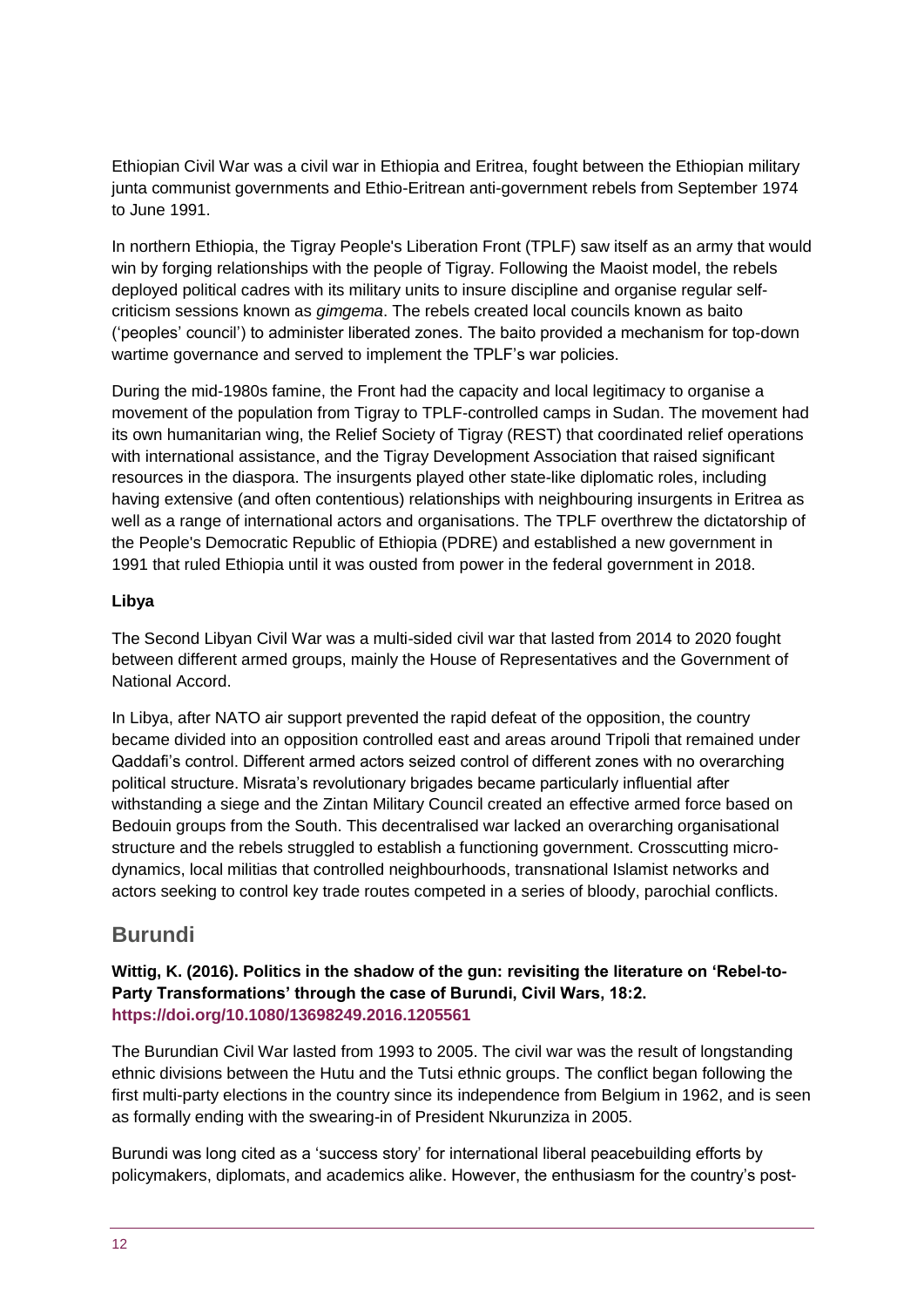accord transition has long neglected that National Council for the Defense of Democracy – Forces for the Defense of Democracy (CNDD-FDD) increasingly returns to authoritarian practices and violence as a political tool to ensure its political hegemony. Latent political violence, including between CNDD-FDD and National Forces of Liberation (FNL), has replaced open armed conflict, but frequently escalates, especially around election time. While CNDD-FDD has become Burundi's current ruling party, FNL constitutes the major opposition force. Under CNDD-FDD's regime, Burundi has seen a constant authoritarian shift, coming to a head during the 2015 electoral crisis. Factions of CNDD-FDD and FNL have continued to use political violence.

### **East Timor and Aceh**

#### **Sindrea, G. (2016). In whose interests? Former rebel parties and excombatant interest group mobilisation in Aceh and East Timor. Civil Wars. Volume 18. Issue 2. <https://doi.org/10.1080/13698249.2016.1205564>**

Sindrea comments that an important factor shaping rebel-to-party transformations and postconflict party governance pertains to how these groups relate to their former rank and file. While drawing on veterans of the war provides a stable source of support and organisational stability for the former rebel parties, ex-combatants may also pose challenges to such parties as they expect continued political influence, material rewards and social recognition for their contribution to the armed group. By identifying ex-combatants as a distinct interest group this argues that party-ex-combatant interaction directly shapes intra-party dynamics as well as policy formulation.

This article provides an exploration of Aceh and East Timor. The author notes that in both contexts, leaders of the liberation movements rose to political prominence in and are both challenged by former members of the armed movements. After having demobilised their troops, both the Free Aceh Movement (GAM) and the resistance movement in East Timor (Fretilin) have manifested themselves as major political parties since the conflicts ended, in 2005 and 2002, respectively. GAM's party, the Aceh Party, remains the largest party in the regional assembly; it has held the governorship since 2006 and controls a majority of posts as mayors and district heads across the province. In East Timor, Fretilin is the largest political party in the national assembly, but has failed to build broad enough coalitions to form government. Here, former resistance members divide their loyalties between several additional parties and groups.

#### **Aceh**

The insurgency in Aceh, officially designated the Rebellion in Aceh by the Indonesian government, was a conflict fought by the GAM between 1976 and 2005, with the goal of making the province of Aceh independent from Indonesia. The aftermath of a strong military offensive in 2003 and the 2004 Indian Ocean earthquake brought a peace agreement and an end to the insurgency.

In the case of GAM, a main challenge to the establishment of a political party was for the leadership, who had run the war from their exiled positions in Sweden, was the maintenance of organisational cohesiveness. Although formally GAM had in place a rather strict organisational hierarchy with powers divided between a government in exile, a political wing and a military wing (Tentara Nasional Aceh), on-the-ground authority was much more dispersed with special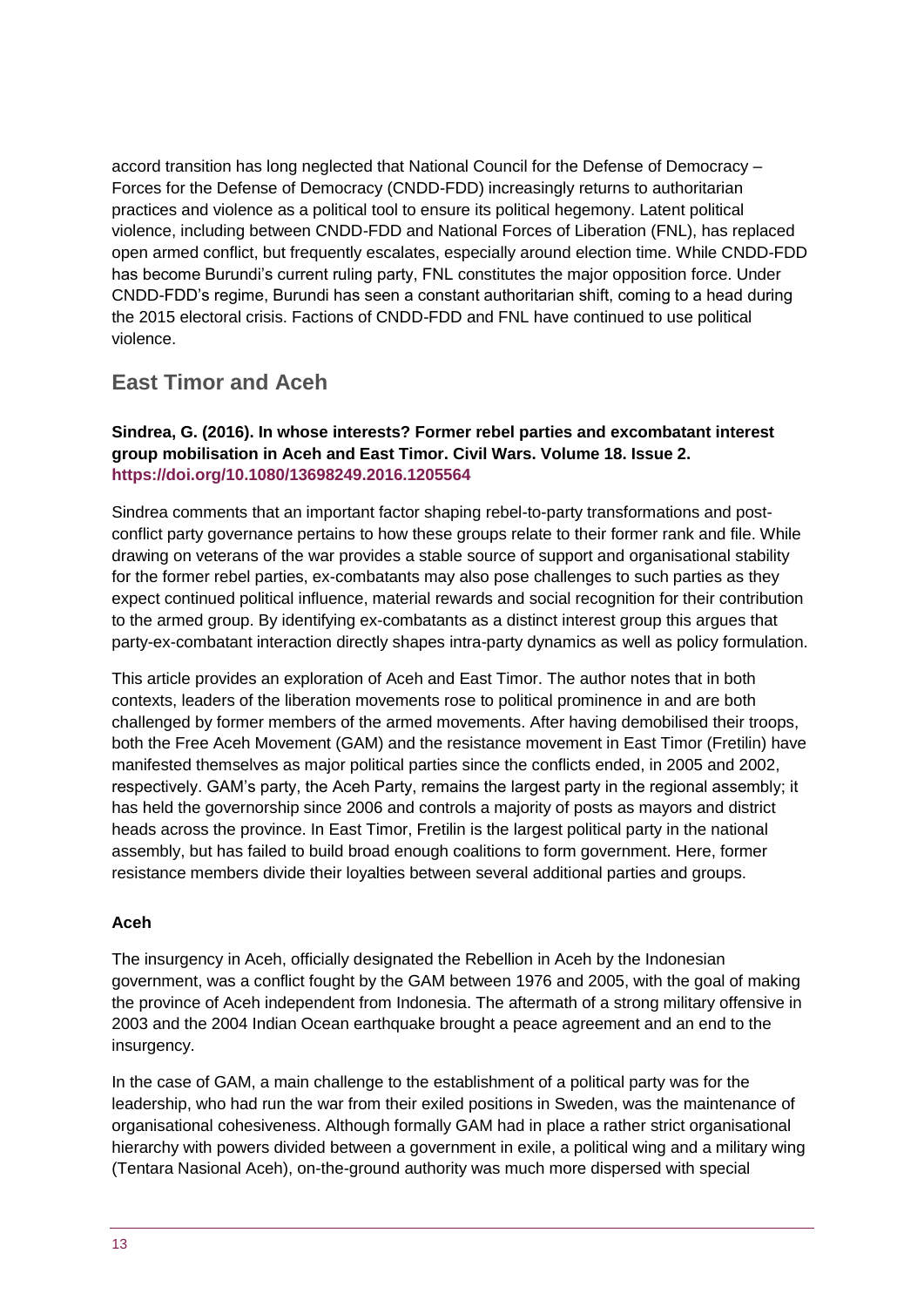authorities awarded to regional commanders. Especially below the district level, individual commanders retained a substantial amount of autonomy in day-to-day affairs, often in the areas of tax collection, illegal logging and smuggling, but also in terms of more informal governance provision and interaction with civilians. These organisational structures enabled proliferation of localised patronage structures that were geographically demarcated and in which lower level combatants were incentivised by elevated social status and (small) material rewards. When peace came, as the central leadership was in exile, regional commanders were those who rose to prominence within the movement.

Hence, when a prominent elite divide occurred between different factions within GAM that also delayed the formal establishment of a GAM party, it was not over ideology or between supporters and opponents of the peace agreement. Rather, it was the manifestation of intra-group conflicts between regional rebel commanders who were worried about being side-lined from important spoils such as positions and peace dividends and the central leadership of the organisation that had lived in exile for the most part of the conflict.

#### **East Timor**

Fretilin proved unable to unify former resistance members and supporters to secure a coherent and unified party organisation. Instead, ex-combatant loyalties are divided amongst different factions of the resistance according to membership in the armed front (Falintil), the clandestine front, the Fretilin party or other leaders. Since it first mobilised for independence after the Indonesian occupation of East Timor in 1975, the resistance movement, Fretilin, evolved into a highly complex organisational structure. In contrast to the GAM leadership, who for the most part were unified in their ideological prescript for an independent Aceh, the East Timorese resistance had become increasingly fragmented over core issues such as the role of the armed wing and how to organise the resistance inside and outside of East Timor. The fragmentation into multiple fronts such as a split between Fretilin and its armed wing, Falintil; the formation of the National Council of Maubere Resistance (CNRM) by Falintil commander Xanana Gusmao; and the manifestation of highly autonomous urban clandestine movements have had direct influence on politics after independence. The fragmentation resulted in a lasting split between the founding leaders of the resistance movement.

The reliance on ideational incentives to mobilise members did not bind the organisation together. Instead, it has served to create lasting internal splits. Against the backdrop of a fragmented political landscape, unclear prospects for former resistance members and weak and confrontational leadership, former combatants and resistance members sought to influence politics via extra-legal interest groups. The most prominent of these ex-combatant associations that were created after the fallout over the establishment of the armed forces was the Council for the Popular Defence of the Democratic Republic of Timor-Leste (CPD-RDTL). The group mounted demonstrations against the Fretilin government, accusing the leadership of corruption and nepotism. Another group was the Sagrada Familia, led by former Falintil commander Elle Sete (alias L-7). Elle Sete had fallen out with several Falintil commanders including Xanana Gusmao. In April 2000, he had left the Falintil Aileu cantonment with some of his troops and their weapons to return to his birthplace in Baucau. Both groups drew their main support from disaffected ex-Falintil, but their membership base also included poor farmers and unemployed youth who had not been active during the war. The membership was concentrated in the birthplace of their leaders.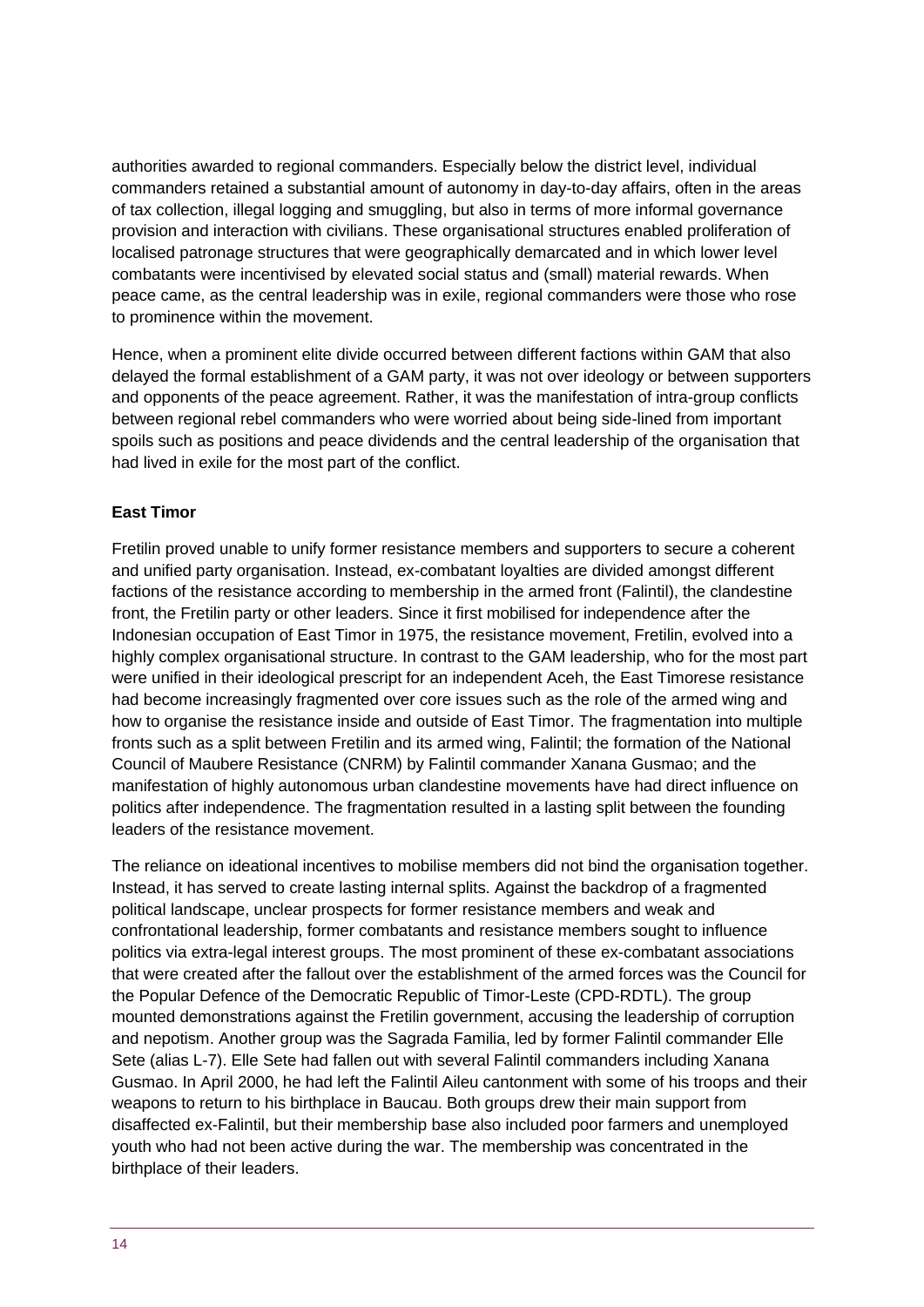The fact that ex-combatant mobilisation became much more confrontational in East Timor than in Aceh in part confirms theoretical expectations that members who were mobilised by ideational incentives have less tolerance for political compromises of ideas and values. The outcome of sustained mobilisation by ex-combatant groups established outside and without the organisational vehicle of the former rebel party has defined the political discourse of political parties and actors in East Timor.

### **Colombia**

#### **Söderström, J. (2016). The resilient, the remobilized and the removed: party mobilization among former M19 combatants. Volume 18, Issue 2. <https://doi.org/10.1080/13698249.2016.1205565>**

The 19th of April Movement, or M-19, was a Colombian guerrilla organisation movement. After its demobilisation it became a political party, the M-19 Democratic Alliance (Alianza Democrática M-19), or AD/M-19. The M-19 traced its origins to the allegedly fraudulent presidential elections of 19 April 1970.

Using life history interviews with former combatants of the armed group M19 in Colombia, this article demonstrates what aspects of the party mobilise and stymie their political mobilisation. Through exploring three typical political life paths – the Resilient, the Remobilised and the Removed – this article demonstrates the long-term challenges of post-war politics, the role of the party, as well as the personal journey from (war and) peace to democracy. Söderström suggests this typology can be useful in other cases, for both describing the paths taken among other armed groups, and explaining such variation.

This article examines how the new political party shaped the political mobilisation among individual ex-combatants, in the case of M19 in Colombia. Individual political mobilisation varied across the failed trajectory of M19 as a political party. The mobilisation of individual members is only partially dependent on the political reintegration of their armed group. Political mobilisation, while a dominant theme in their lives, was cyclical across their lifetime. The long-term perspective employed in this article is crucial to revealing these trends

This article underscores how conflict identities in general can remain intact over long periods of time, which can lead to either protracted armed conflict or discordant party politics. Importantly, other arenas of politics were open to former M19 combatants – they could continue within M19 ranks or move into other arenas of politics; in contexts where former combatants are shunned such reorientation is unlikely

Overall, the interviewed were very involved in politics, and expressed a strong attachment to both the M19 group and to politics. The development of the party post-disarmament was not irrelevant in conditioning their form of participation and for some it was even pivotal. Importantly, the perception of the group's agenda, and the leadership development within the party, as well as specific individuals' role for mobilisation, were evident in the interviews. The group was also important to the degree that it offered patronage and supported the continuation of the network. For some, these factors caused them to move away from the party created in the wake of M19's disarmament, and into other arenas of politics, for others these factors helped sustain their political engagement post-disarmament. For lower ranking combatants, the party and group was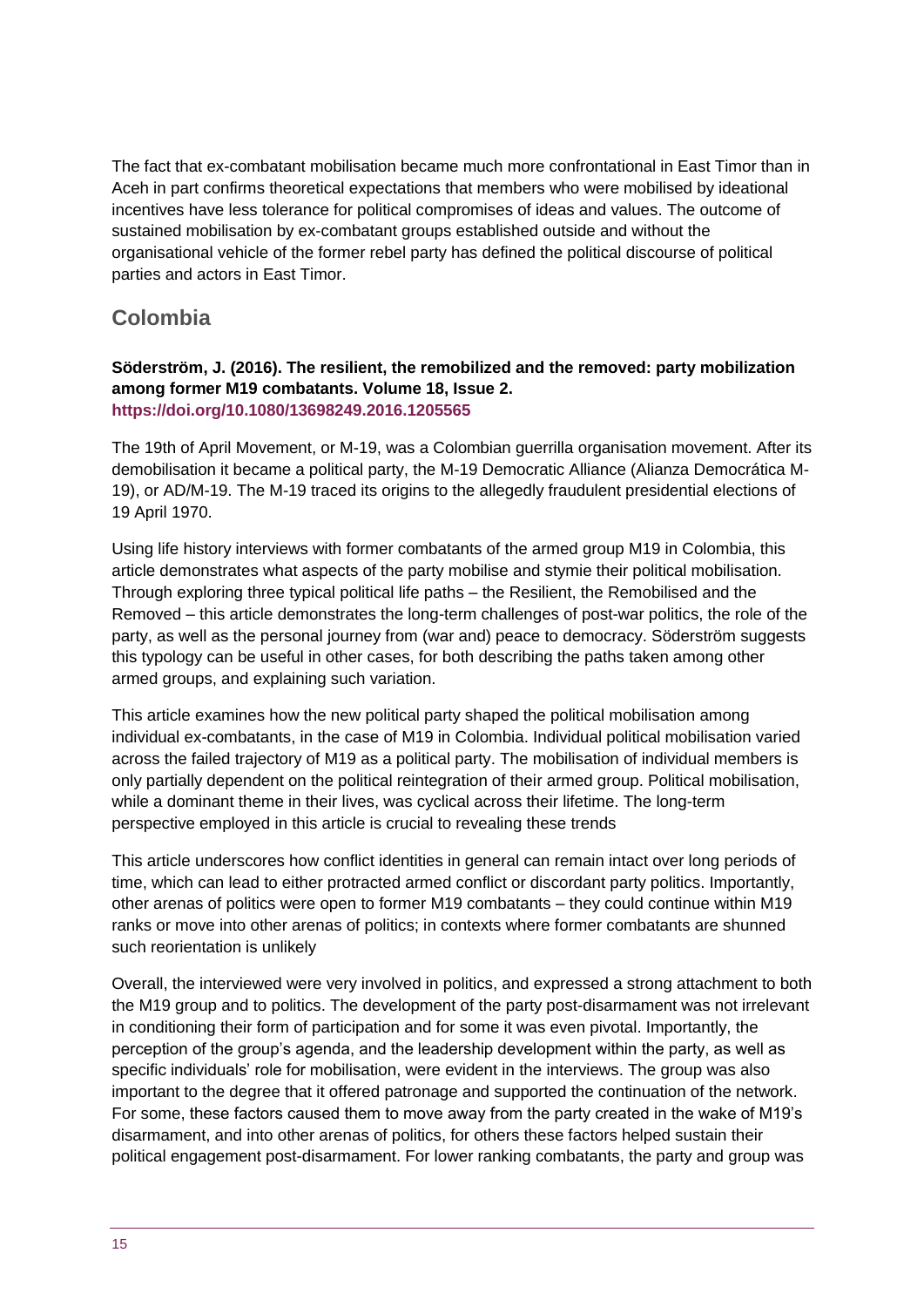the main vehicle for their political mobilisation, and thus the failure of the group had severe repercussions at the individual level.

The centrality of the M19 identity to all the life paths explored in this study is striking. The legacy of experiencing armed combat within this group has shaped the political mobilisation of these individuals. For many the experience of armed combat and the political ideals developed during the conflict was a bigger determinant of their political mobilisation after disarmament than the trajectory of the party. Experiences of risk and nostalgia have also shaped the development of a political life post-disarmament and the continuation of their M19 identity. The experience of risk in the past created an ongoing cycle of having to justify past behaviour through continued political mobilisation. Feelings of nostalgia resonated more with those removed from politics postdisarmament. The M19 identity and legacy were felt throughout their life, and formed the basis for many of their life choices, and political choices. It seems partisanship (or armed group membership) is largely a question of a social identity for the individual member, even if the party itself does not exist in its original form. Despite the failure of the group as a party, ideological attachment and group identity remain strong among former M19 combatants, long after the end of the armed conflict. For some, M19 has been a factor in their life for 40 years. Thus, this article underscores the importance of taking the creation of a social identity into account when trying to explain the role played by political parties in the lives of its members.

### **Palestine and Lebanon**

#### **Berti, B. (2016). Rebel politics and the state: between conflict and post-conflict, resistance and co-existence. Civil Wars, 18:2.<https://doi.org/10.1080/13698249.2016.1205560>**

The study draws on the cases of Hamas and Hezbollah, looking at patterns of engagement with the state through their grassroots activism, institutional politics and governance. Despite their distinct political discourses, structures, political strategies and status; both the Palestinian Hamas and the Lebanese Hezbollah are simultaneously sophisticated armed groups; political parties; as well as social organisations involved in administering and delivering social services and autonomous provision of governance. They are paradigmatic cases to illustrate the multi-layered and hybrid relationship non-state actors can develop with the state and its political institutions.

Liminality and in-betweenness define also their simultaneous investment in military, social and political activism whilst actively participating in conflict, in the process developing a political ideology, programme and discourse. The result of this investment is that both groups have over the years developed ad hoc political institutions, grassroots, institutional and governance activities and a self-standing political ideology.

#### **Palestine**

The Palestinian Hamas, or the 'Islamic Resistance Movement' (Harakat al Muqawama al-Islamiyya), was established as the armed wing of the Gaza-branch of the Muslim Brotherhood at the outset of the First Intifada, in 1987. In the following decades, the group gradually evolved and expanded, going from being a relatively unsophisticated armed faction to becoming, especially in the past decade, the main militant group operating in the Palestinian arena. This evolution was mirrored by an even deeper political and social process of adaptation, with the group developing a political movement, a communication apparatus, an external armed wing and a political party.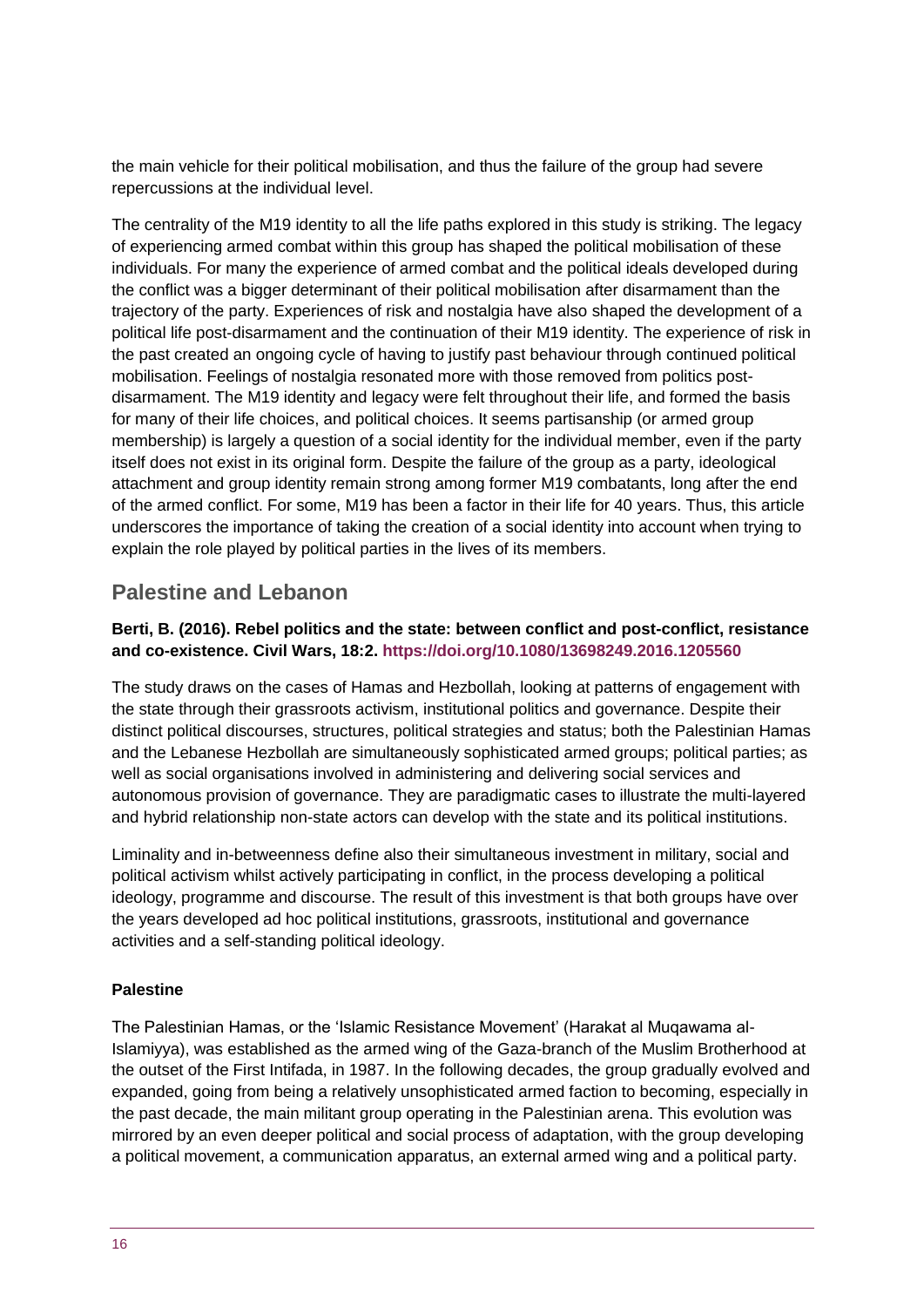This process was also accompanied by the group investing in maintaining and then expanding the social services network it inherited from the its predecessor, the Muslim Brotherhood in Gaza and the social-charity institutions it had set up.

Hamas is formally organised as a bureaucratic hierarchy topped by the Shura Council as its main decision-making body and followed by a diaspora-based executive organ, the Political Bureau, as well as by smaller regional Shura councils and local cells. Operating under this umbrella, the group developed a diverse and specialised organisational structure with a relatively geographically dispersed and decentralised leadership and with ad hoc institutions to administer social and political activities. Decentralisation also led to considerable autonomy to be held by the group's political leaders. At the very minimum, Hamas has indeed four functionally distinguishable main centres of power: a political wing/party leadership located in Gaza; a military apparatus, also operating within the Strip; a diaspora-based political leadership; and, a social movement core. A West Bank-based leadership and a group of Hamas members held in Israeli custody can be added as additional subunits. As a result, Hamas's non-military activities are carried out through ad hoc sub-organisational institutions with a relative level of local autonomy.

Hamas became first involved in grassroots politics shortly after its establishment in the late 1980s, consistently and directly taking part in elections in universities, work places and trade unions. The decision to create a parallel institutional political party to take part in electoral politics was first discussed in the mid-1990s, following the Oslo Accords, the creation of the Palestinian Authority (PA) in 1994 and leading up to the 1996 Palestinian legislative elections. In parallel to its political activism, Hamas also developed its autonomous social services network expanding it from the mid-to-late 1990s through a bottom-up, grassroots approach by becoming involved in charity work, development and poverty alleviation programmes and by establishing neighbourhood-based organisations, thereby providing local embryonic structures of selfgovernance and community-based political representation.

After gaining de facto control and becoming the sole political authority within the Gaza Strip; Hamas insisted on creating a de jure and de facto separation between the reformed security sector in Gaza, operating under the authority of the Hamas government, and the group's armed wing, the Izz ad-Din al-Qassam Brigades. The policy of separation between institutional and insurgent forces reflected Hamas's desire to preserve the armed wing's operational autonomy and 'outsider' status.

In Gaza, the Hamas-led government invested in strengthening coordination and control of Islamist social organisations, including those that previously held an indirect relationship with Hamas, as a tool to boost its governance records and effective control. Similarly, the Hamas government has at times relied on the Qassam Brigades to support internal security operations, both to crack down on crime as well as on political opposition. But while the cooperation between Hamas's social apparatus its military wing and the political leadership ruling Gaza does occur; competition between the different centres of powers is not uncommon. For example, the parallel existence of the Qassam Brigades as an autonomous non-statutory armed group operating outside the realm of control of the Hamas government creates a de facto challenge to the government's sole control and authority of the Strip; one where Hamas as a rebel ruler shares its monopoly on the use of force with Hamas as a resistance/insurgent force.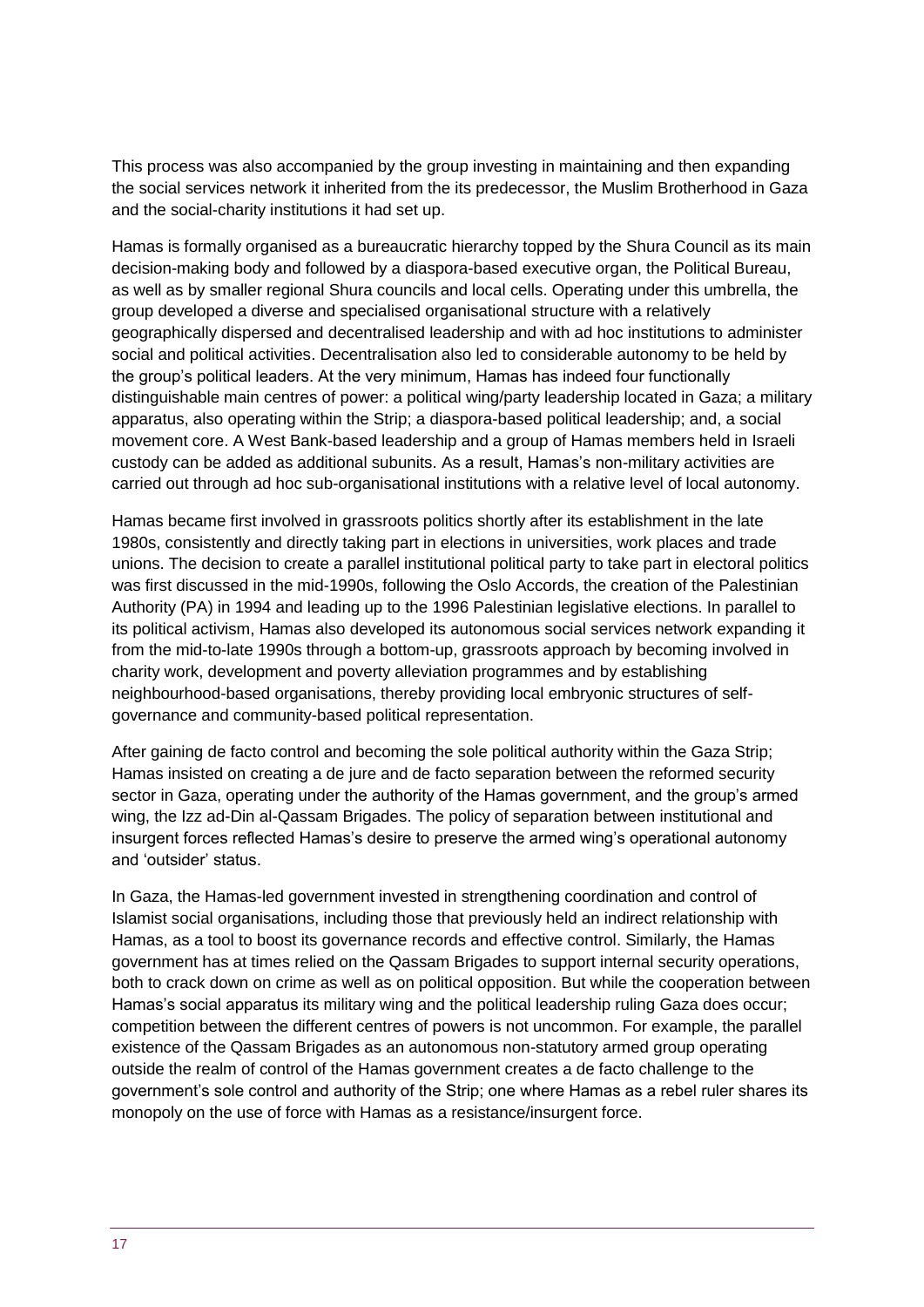#### **Lebanon**

In the case of Hezbollah, Berti identifies a similar formalisation of non-military institutions; albeit with lesser autonomy, stronger mechanisms for internal control and coordination and an overall stricter hierarchy. Since its formal creation in 1982, Hezbollah evolved into a highly formalised organisation, headed by the Majlis al-Shura (Consultative Council) and led by Secretary General Hassan Nasrallah. Under this centralised decision-making body, the organisation has an intricate structure, including a subordinate executive apparatus – made up of an executive council, an advisory organ (the politburo), parliamentary, judicial and jihad councils – as well as a military wing, a media and communication system, a political party and a complex governance, charity and welfare network.

Hezbollah's political practices are also rooted in the simultaneous grassroots and institutional politics approach. Initially created as an armed movement in the context of the Lebanese civil war and catalysed into action by the 1982 Israeli military operations in Lebanon; Hezbollah later evolved into a multifaceted socio-political and military organisation, becoming simultaneously involved in grassroots and institutional politics as well as in delivering social services through an alternative welfare network. . Following the end of the Lebanese civil war and the ratification of the Taif Accord (1989) Hezbollah chose to embrace institutional politics and compete in the 1992 parliamentary elections. This decision was the result of a number of factors including the postcivil war shift of the political confrontation from the battlefield to the political arena, the desire to convert the supporters acquired through the group's 'resistance' against Israel into a political constituency and the beginning of Syria's 'tutelage' over Lebanon. Syrian military occupation and political dominance over Lebanon between 1989 and 2005 offered Hezbollah the possibility of joining a friendly political system, i.e., one in which Damascus directly ensured that Hezbollah would be able to participate in institutional politics without having to relinquish its military apparatus. Since 1992, Hezbollah – much like Hamas – also acquired a parallel role of 'insider institutional actor' and 'outsider resistance movement'.

After the 2005 Syrian withdrawal from Lebanon, Hezbollah's political activism further increased with the group agreeing to join the executive cabinet and assuming ministerial posts within the Lebanese political system. Yet, integration into the political system did not mean having to relinquish its extensive social services network, nor having to do without a parallel and independent armed-political movement, whose strategy and military actions were not under the formal or informal control of the Lebanese state.

In the case of Hezbollah, the group's relationship with the state varies from conflict, to competition, to cooperation and shared governance. As a military organisation, Hezbollah's autonomous armed wing does challenge in a fundamental way the state's monopoly on the use of force; yet the relationship between the group and the Lebanese Armed Forces should not be seen as necessarily antagonistic. Rather, there is a de facto compartmentalisation of roles; with occasional cooperation – as was the case with the coordinated operations against jihadist rebel factions, in 2007, or more recently along the Syrian–Lebanese border since 2014. As administrator of a widespread social services network and an autonomous provider of governance, Hezbollah's relationship with the state is similarly multi-layered. On the one hand, Hezbollah has established a sophisticated and comprehensive social services network in Shiitemajority areas within Lebanon – from Beirut's southern neighbourhoods and suburbs to the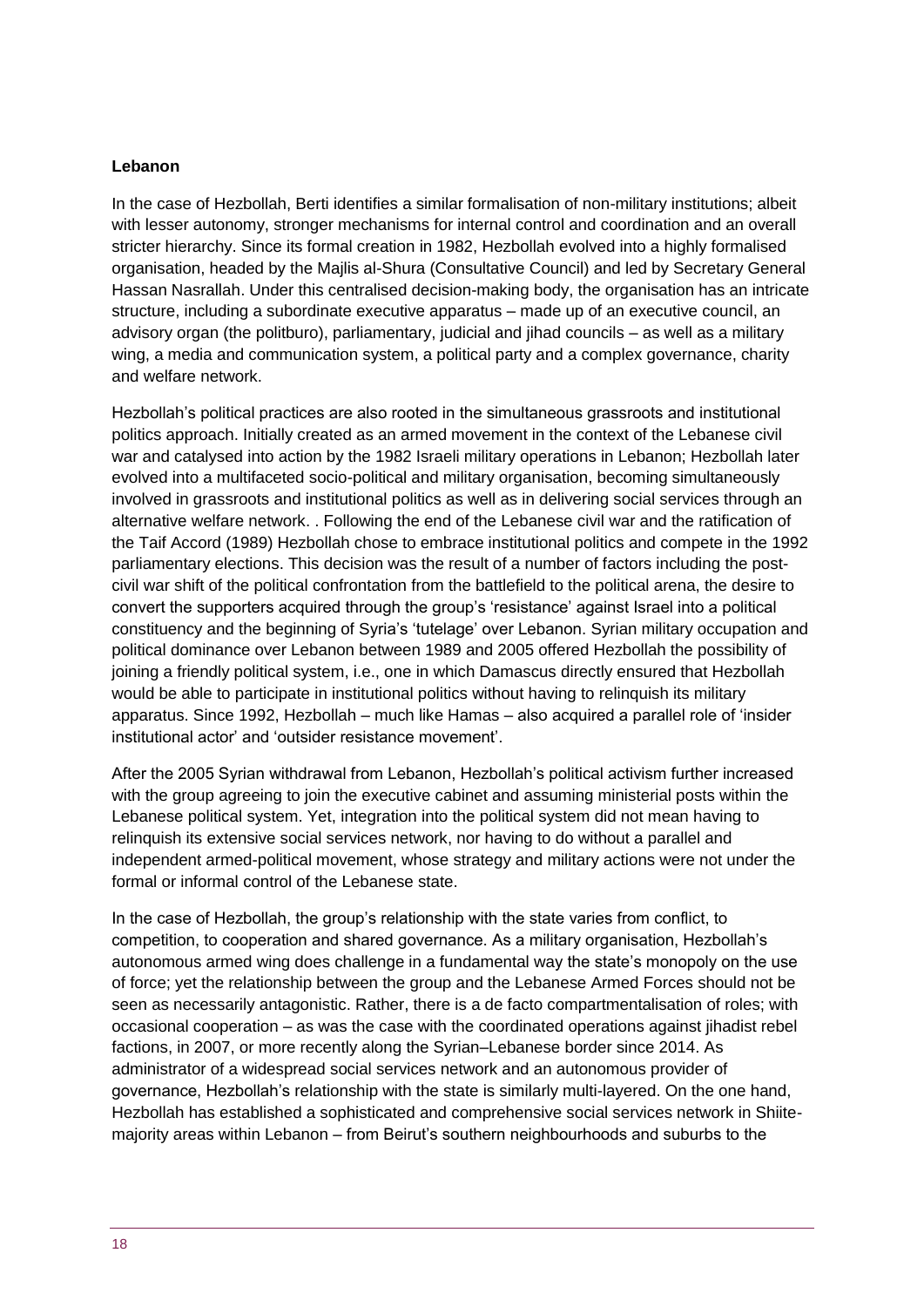Beqaa Valley, to the south of the country – where the state had historically been conspicuous by its absence.

### **Mozambique and Angola**

#### **Leão, A. (2007). Different opportunities, different outcomes – Civil war and rebel groups in Angola and Mozambique. Deutsches Institut für Entwicklungspolitik. <https://core.ac.uk/download/pdf/71734602.pdf>**

The author of this papers notes that Angola and Mozambique share a common colonial history that determined the nature of their independence: the lack of political space in Portuguese politics precluded a political solution for independence, which led to armed struggle. Both countries exchanged a single-party regime with a centralised economic policy for multi-party democracy and a market-led economy. Both movements were founded in the context of the Cold War geography on the basis of ethnic, social and economic grievances.

It is unlikely, however, that either could have progressed without the opportunities presented by the support they received from external actors; external pressure and interference was paramount in the way they developed, in the legitimacy they enjoyed or lacked and in the choices open to them. While UNITA (Angola) began with a clear political agenda, RENAMO's (Mozambique) initial agenda was entirely military. UNITA progressed from political party to warlordism; RENAMO developed from a warlord movement to a political opposition.

The natural endowment of each country was to play an important role in the decision-making processes of the two movements. Both UNITA and RENAMO pursued various strategies in the search for financial assistance and political legitimacy. For RENAMO's fighters the immediate gains from peace in the form of two years' salary proved to be more advantageous than a return to a foreseeably protracted conflict. UNITA's diamond wealth precluded any immediate gains from a peace agreement or any pledge the international community might make: the movement had more to gain from the conflict. Once that wealth started to dwindle, UNITA began to falter. Grievances alone were not able to sustain the continuing war. While RENAMO fighters had a vested interest in the Mozambican peace settlement, since it entailed a material gain for each of them, UNITA fighters benefited from the revenue generated by diamonds, which exceeded anything a peace agreement might bring. Once that revenue declined, UNITA suffered mass desertions, even though its leader continued to be committed to war.

It is none the less the natural endowments of the two countries that seem to have determined the leverage of the international community in the peace processes. Mozambique was and remains dependent on external aid. This enabled the international community to put pressure on its government, but also bound the international community to its commitments and gave donors a vested interest in the successful outcome of the peace process. Angola achieved peace by means of a perceived military victory, and the international community was not involved in the peace process. The leverage Angola enjoyed as a result of its mineral wealth reduced the leverage which the international community might otherwise have had, and international vested interests in Angola are eminently economic rather than humanitarian.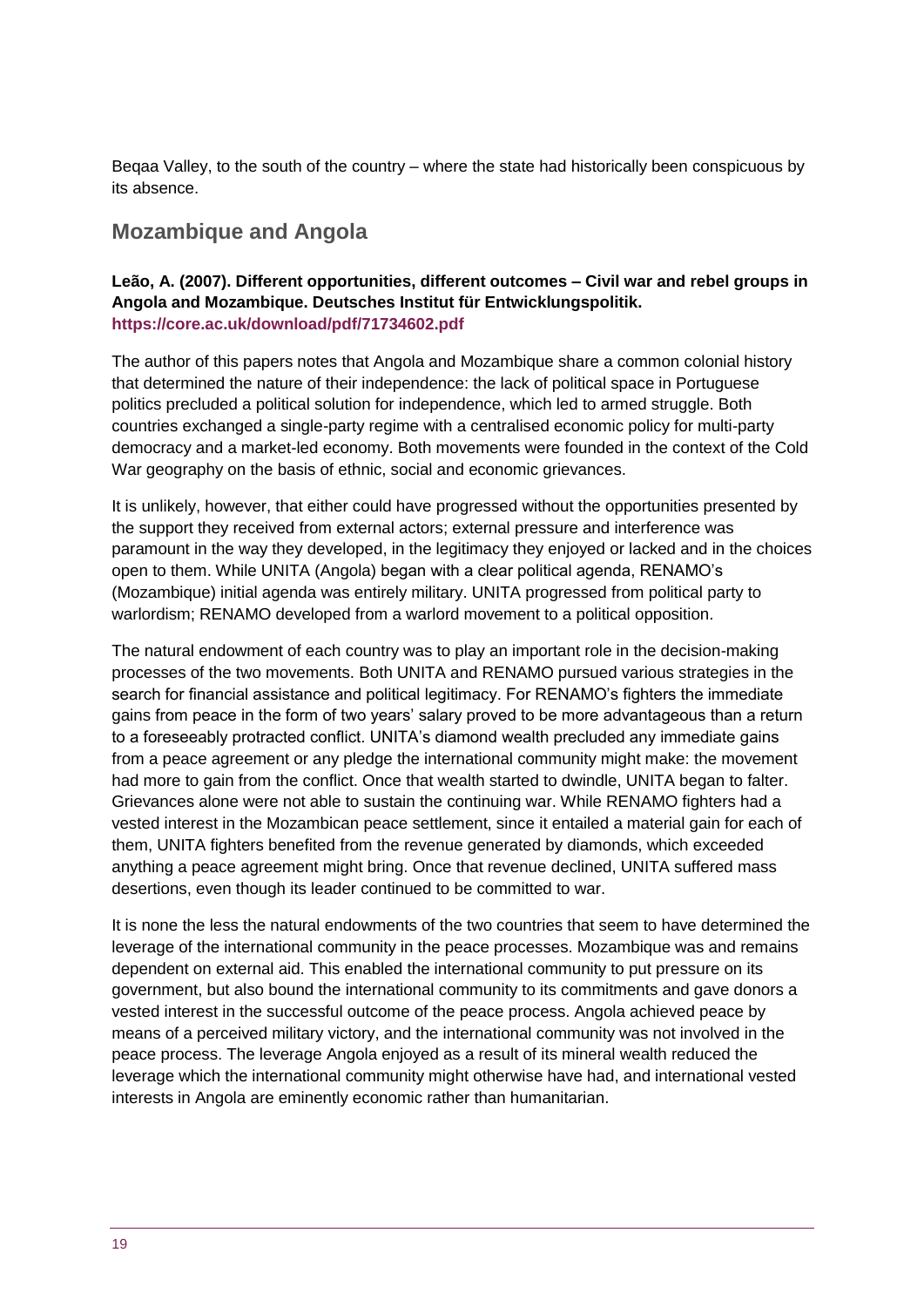# <span id="page-19-0"></span>**5. References**

- Arjona, A. (2014). Wartime Institutions: A Research Agenda. *Journal of Conflict Resolution*. <https://doi.org/10.1177%2F0022002714547904>
- Börzel, T. (2010). Governance without a state: Can it work? *Regulation & Governance*. Volume 4, Issue 2.<https://doi.org/10.1111/j.1748-5991.2010.01076.x>
- Collier, P. et al. (2003). *Breaking the Conflict Trap : Civil War and Development Policy*. World Bank.<https://openknowledge.worldbank.org/handle/10986/13938>
- Fortna, V. & Huang, R. (2012). Democratization after Civil War: A Brush-Clearing Exercise. *International Studies Quarterly* 56 (4).<https://dx.doi.org/10.2307/41804834>
- Harbom, L. et al. (2006). Armed Conflict and Peace Agreements. *Journal of Peace Research*, vol. 43, no. 5.<https://doi.org/10.1177%2F0022343306067613>
- Lyons, T. (2016). Victorious rebels and post-war politics. *Civil Wars*. Volume 18. <https://doi.org/10.1080/13698249.2016.1205562>
- Lyons, T. (2016a). From victorious rebels to strong authoritarian parties: Prospects for postwar democratization. *Democratization*. Volume 23. <https://doi.org/10.1080/13510347.2016.1168404>
- Sindre, G. & Söderström, J. (2016). Understanding armed groups and party politics. *Civil Wars*. Volume 18.<https://doi.org/10.1080/13698249.2016.1205559>
- Söderberg Kovacs, M. & Svensson, I. (2012). *The Return of Victories? The Growing Trend of Militancy in Ending Armed Conflicts.* Conference paper. <https://paperzz.com/doc/7794997/the-growing-trend-of-militancy-in-ending-armed-conflicts>
- Staniland, P. (2012). States, Insurgents, and Wartime Political Orders. *Perspectives on Politics*. Vol. 10, No. 2.<https://www.jstor.org/stable/41479550>
- Toft, M. (2010). Ending Civil Wars: A Case for Rebel Victory? *International Security*. 34 (4). <https://doi.org/10.1162/isec.2010.34.4.7>
- Weinstein, J. (2007). *Inside Rebellion: The Politics of Insurgent Violence*. Cambridge, UK: Cambridge University Press

#### **Suggested citation**

Avis, W. (2021). *Armed group transition from rebel to government.* K4D Helpdesk Report No. 1056. Institute of Development Studies. DOI: [10.19088/K4D.2021.125](https://doi.org/10.19088/K4D.2021.125)

#### **About this report**

This report is based on six days of desk-based research. The K4D research helpdesk provides rapid syntheses of a selection of recent relevant literature and international expert thinking in response to specific questions relating to international development. For any enquiries, contact [helpdesk@k4d.info](mailto:helpdesk@k4d.info).

K4D services are provided by a consortium of leading organisations working in international development, led by the Institute of Development Studies (IDS), with the Education Development Trust, Itad, University of Leeds Nuffield Centre for International Health and Development, Liverpool School of Tropical Medicine (LSTM), University of Birmingham International Development Department (IDD) and the University of Manchester Humanitarian and Conflict Response Institute (HCRI).